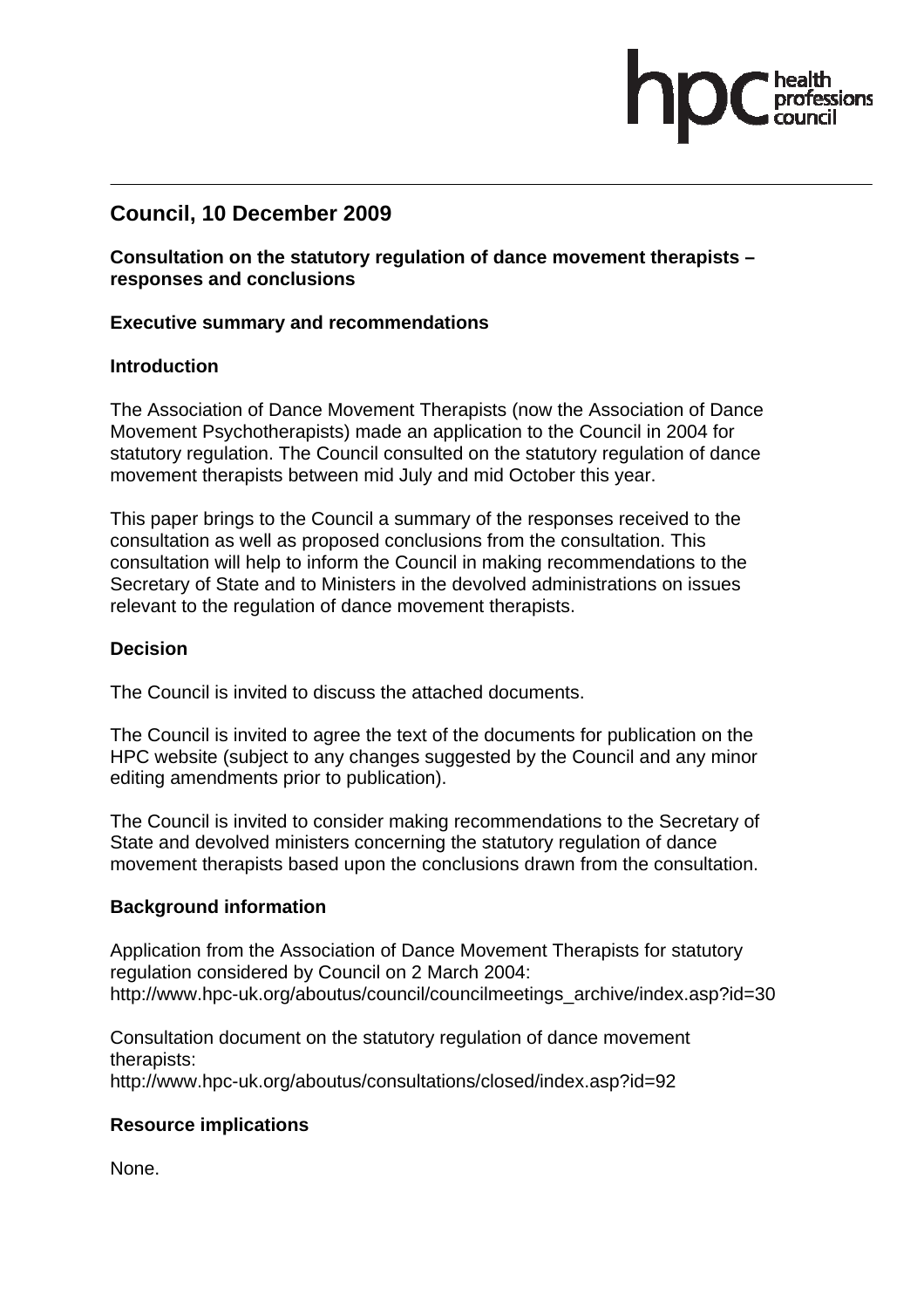# **Financial implications**

None.

# **Appendices**

- The statutory regulation of dance movement therapists responses to the consultation
- The statutory regulation of dance movement therapists conclusions from the consultation

# **Date of paper**

30 November 2009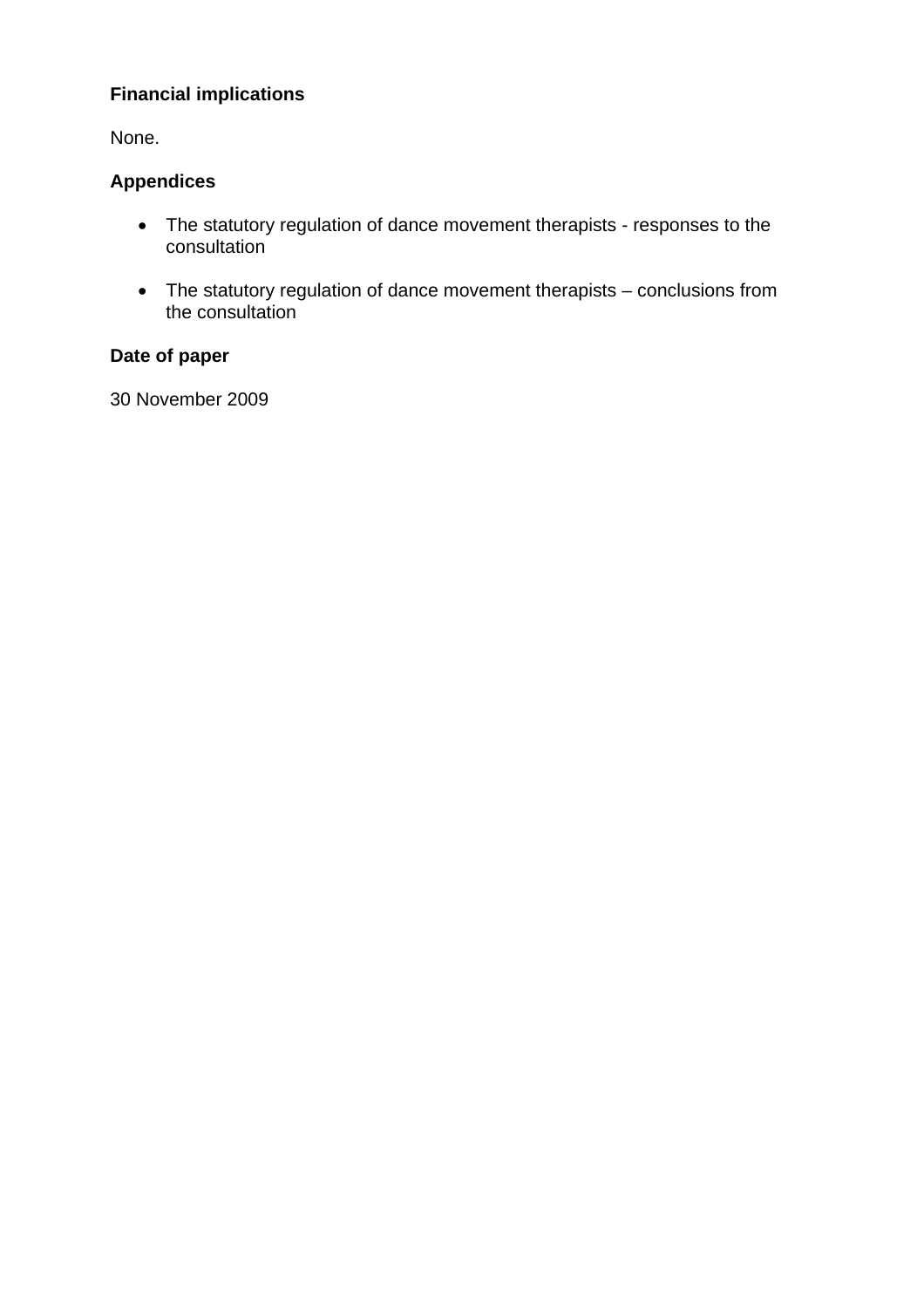# hp Chealth<br>council

# The statutory regulation of dance movement therapists<br>Responses to the consultation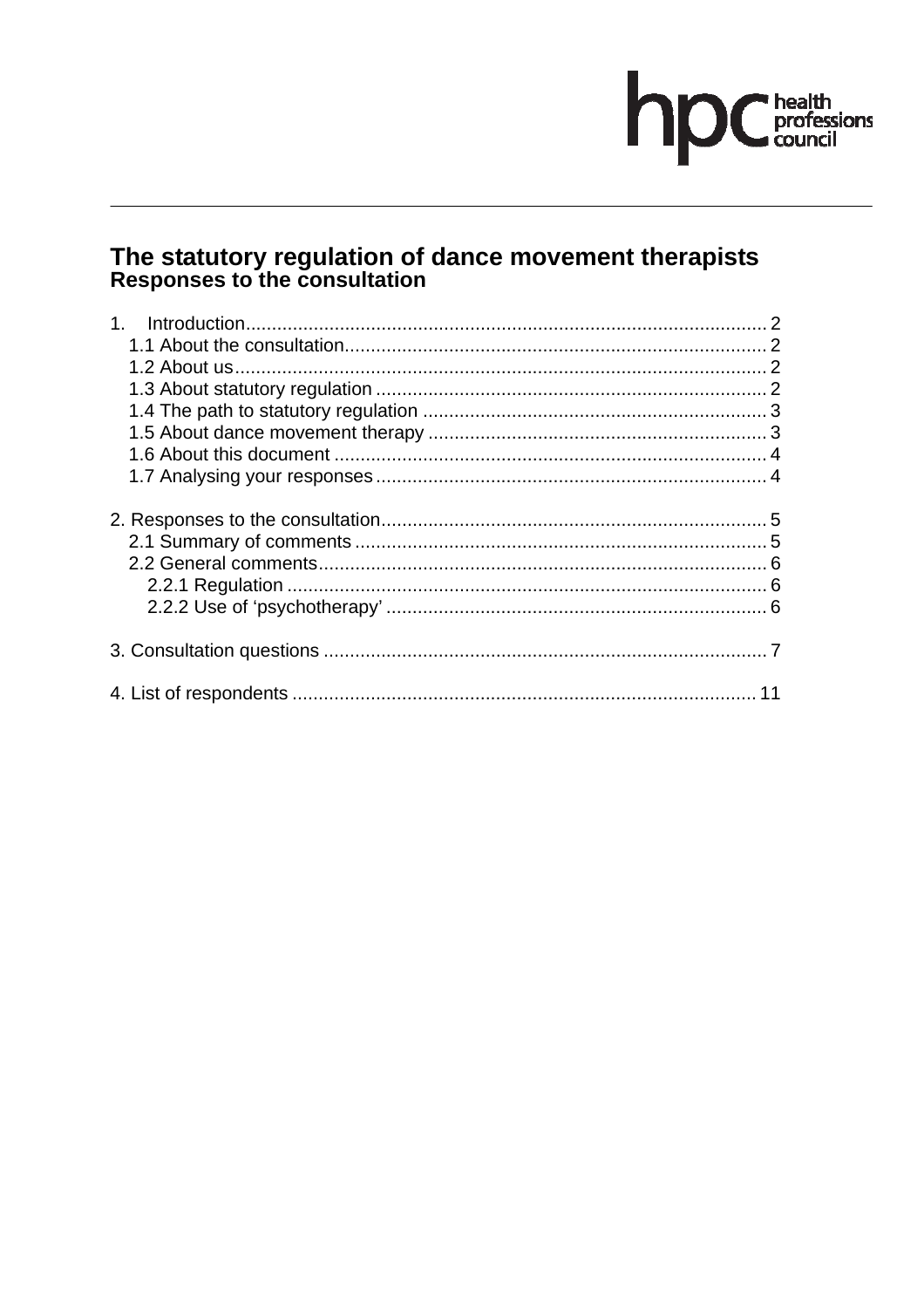# **1. Introduction**

# **1.1 About the consultation**

We consulted for three months between 14 July 2009 and 16 October 2009 on proposals for regulating dance movement therapists.**<sup>1</sup>**

We sent a copy of the consultation document to key stakeholders including professional bodies and education providers.

We would like to thank all those who took the time to respond to the consultation.

You can download a copy of the consultation document from our website: http://www.hpc-uk.org/aboutus/consultations/closed/

# **1.2 About us**

We are the Health Professions Council (HPC). We are a regulator and our job is to protect the health and wellbeing of people who use the services of the professionals registered with us.

Professionals on our Register are called 'registrants'. If registrants do not meet our standards, we can take action against them which may include removing them from the Register so that they can no longer practise.

To protect the public, we set standards that registrants must meet. Our standards cover the registrants' education and training, behaviour, professional skills, and their health.

# **1.3 About statutory regulation**

Article 3 (17) of the Health Professions Order 2001 says:

The Council may-

(a) make recommendations to the Secretary of State concerning any profession which in its opinion should be regulated pursuant to section 60(1)(b) of the Health Act 1999

We have set up a 'new professions process' by which we can receive applications from professions seeking regulation. Applications are normally made by professional organisations representing the interests of members of the profession. We look at each application against published criteria and can recommend to the Secretary of State that the profession should be regulated.<sup>2</sup>

In March 2004 the Council considered an application from the Association for Dance Movement Therapy (now the Association for Dance Movement Psychotherapy UK) for statutory regulation.<sup>3</sup> The Council recommended that dance movement therapists should be regulated. However, any final decision about whether a profession should be regulated is one taken by government.

 $1$  Dance movement therapists also use the title 'dance movement psychotherapist'. For clarity, we use the title 'dance movement therapists' throughout this document.

<sup>&</sup>lt;sup>2</sup> Please see www.hpc-uk.org/aboutregistration/newprofessions<br><sup>3</sup> Please ass unumbes uk arg/aboutregistration/newprofessions/

<sup>&</sup>lt;sup>3</sup> Please see www.hpc-uk.org/aboutregistration/newprofessions/previous/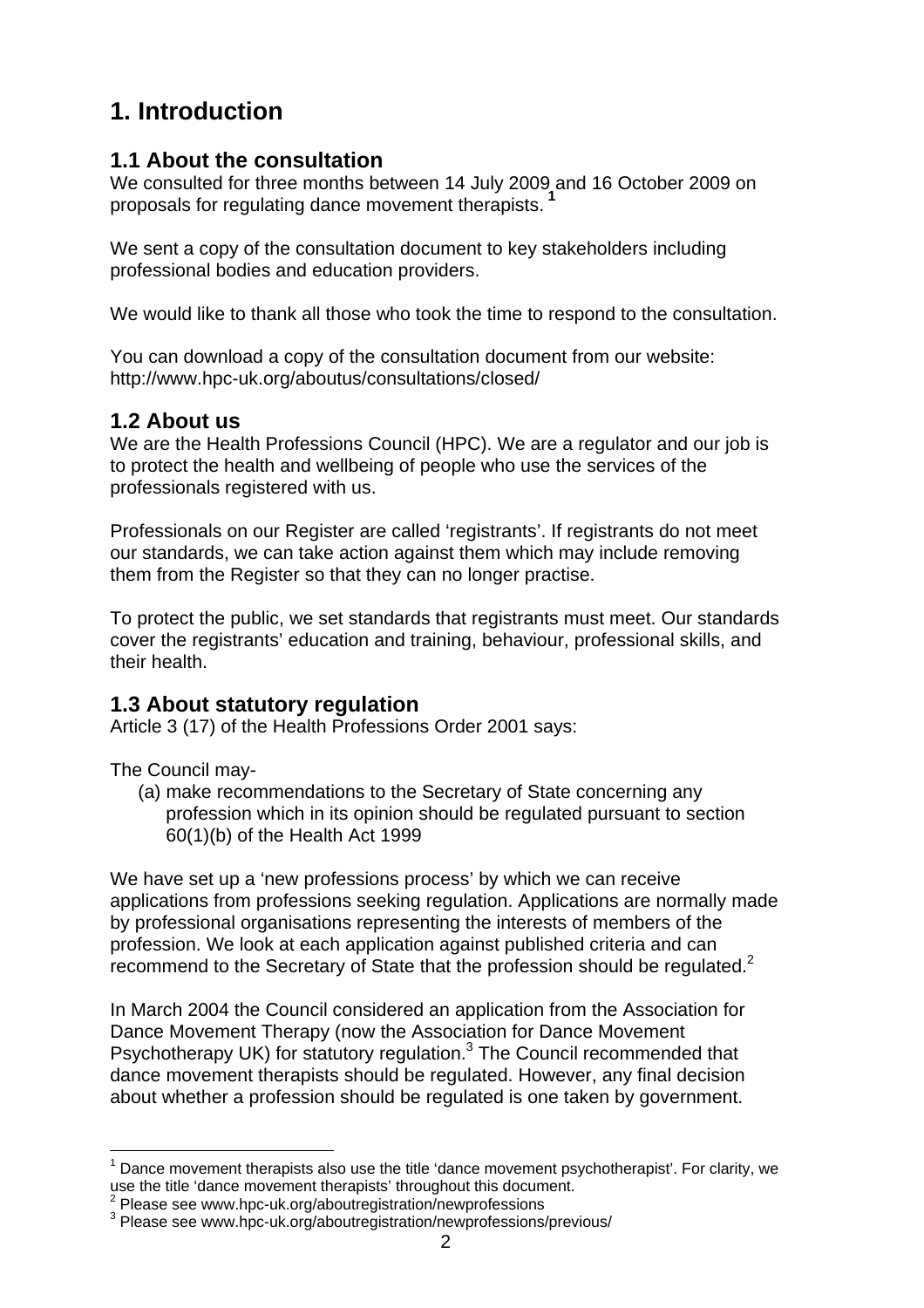We used the information contained within the application as the basis for the consultation.

# **1.4 The path to statutory regulation**

In the consultation we sought the views of stakeholders on the statutory regulation of dance movement therapists.

The consultation was designed to help to inform the Council in making proposals to the Secretary of State on issues relevant to the regulation of dance movement therapists. The recommendations considered by The Council are part of the 'key decisions' document. The Council will consider the outcome of this consultation and its recommendations at its meeting in December 2009. The Council is likely to make recommendations on:

- the structure of the Register;
- protected titles;
- voluntary register transfer and grandparenting arrangements;
- standards of education and training; and
- standards of proficiency.

In February 2007, the Government published a White Paper on the future of regulation, 'Trust, Assurance and Safety – The Regulation of Health Professionals in the 21st Century'. This White Paper identified the priorities for regulation in the future.

Dance movement therapists were not included within the list of priorities for regulation. However, as we made the recommendation that dance movement therapists should be regulated, we believed that it was appropriate for us to consult on issues relevant to their regulation.

Any regulation would require a piece of secondary legislation known as a 'Section 60 Order'. This is an order made under the Health Act 1999. If a decision was made to proceed with the regulation of dance movement therapists, the Department of Health would publicly consult on a draft Section 60 Order prior to the publication of legislation.

However, please note that the outcome of the consultation and subsequent recommendations will be subject to any final decisions made by the UK and Scottish Parliaments.

# **1.5 About dance movement therapy**

Dance movement therapy is the psychotherapeutic use of movement and dance through which a person can engage creatively in a process to further their emotional, cognitive, physical and social integration. It is based on the principle that movement reflects an individual's patterns of thinking and feeling.

Dance movement therapy is practised as both individual and group therapy in health, education and social service settings and in private practice. Dance movement therapists work with a wide variety of clients including people who are emotionally distressed, people with additional learning needs, those with physical or mental illness and people who want to use the medium for personal growth.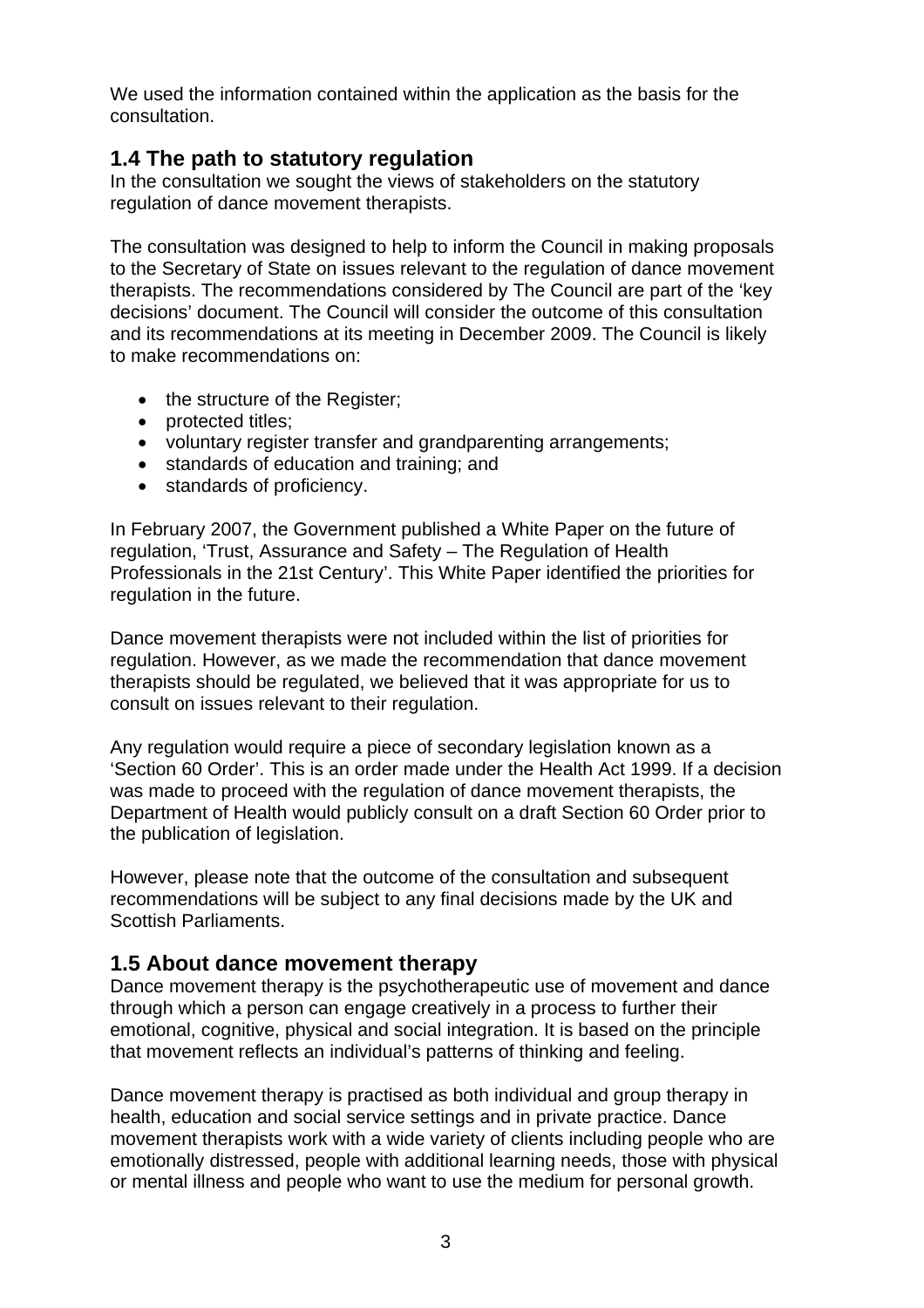Dance movement therapists are currently voluntarily regulated by the Association for Dance Movement Psychotherapy UK (ADMP). The ADMP has over 200 members on its register.

# **1.6 About this document**

This document summarises the responses we received to the consultation. The responses have been separated into general comments on the proposals and the responses to the specific consultation questions we asked.

For ease of reference, the recommendations made as a result of the consultation, and our comments to each response are included in a separate document called 'The statutory regulation of dance movement therapists – conclusions from the consultation'.

In this document, references to 'our' or 'we' are references to the HPC.

# **1.7 Analysing your responses**

Now that the consultation has ended, we have analysed all the responses we received.

We considered carefully each suggestion we received, taking account whether similar comments were made by other respondents.

As we received a relatively small number of responses, we have included quotations from respondents in addition to an overall summary of the views expressed.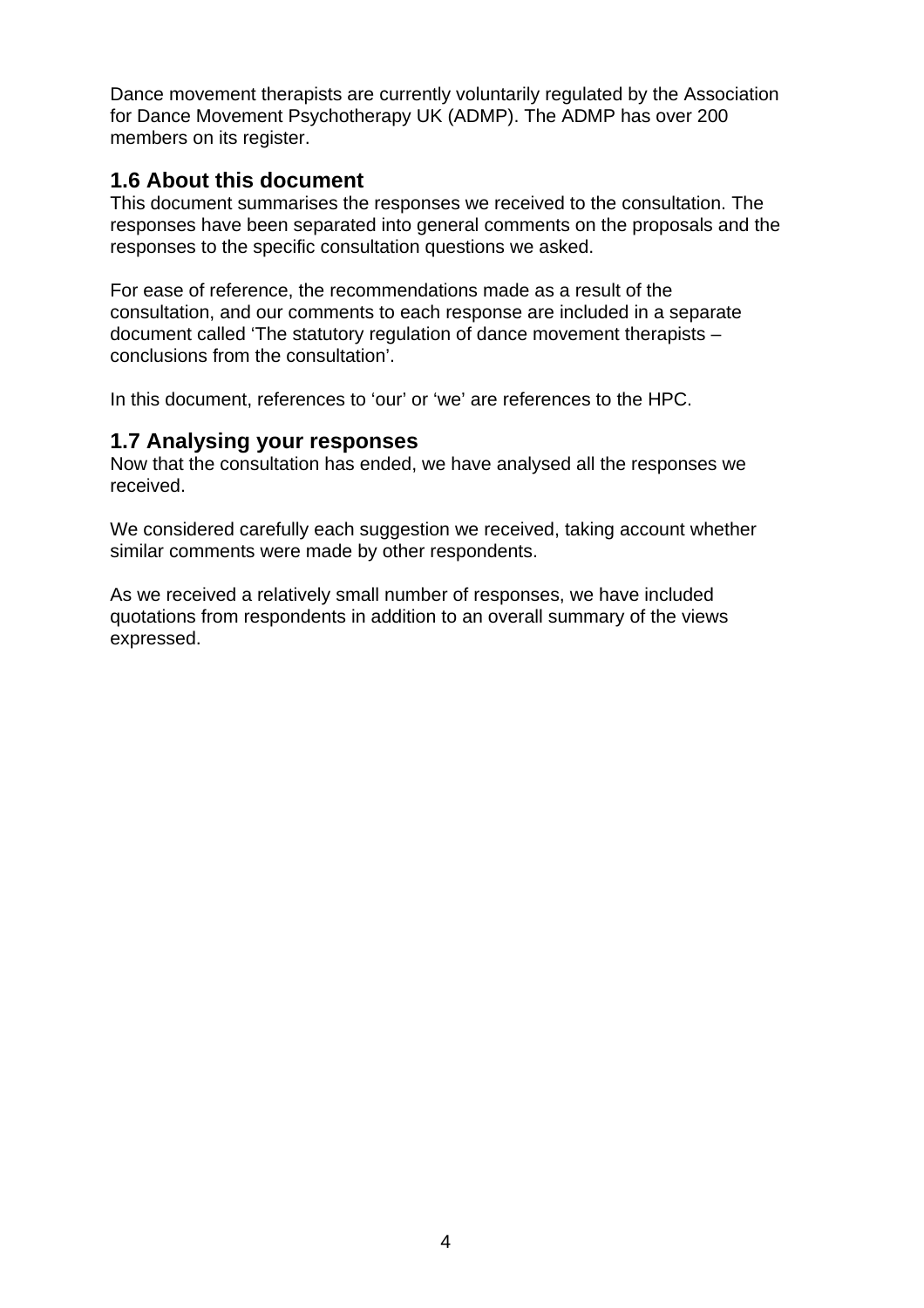# **2. Responses to the consultation**

# **2.1 Summary of comments**

The following is a summary of the comments we received in response to the consultation.

# **General**

- The responses welcomed the proposal to regulate dance movement therapists and said that it would bring them in line with the other arts therapies.
- Some respondents said they should be included on the proposed register for psychotherapists.<sup>4</sup>

# **Regulator and part of the Register**

- The HPC should be the regulator of dance movement therapists.
- Dance movement therapists should be part of the arts therapists' part of the Register.

# **Titles**

- The protected titles should be 'dance movement therapist' and 'dance movement psychotherapist'.
- Some respondents suggested 'movement psychotherapist', 'music psychotherapist' and 'drama psychotherapist' should also become protected titles.

# **Entry to the Register**

- The register held by the ADMP should transfer to the HPC.
- The grandparenting period should be two years.
- Most respondents agreed that the threshold level for entry to the Register should be set at level 7 / masters level.

# **Standards of proficiency**

- Respondents agreed the standards of proficiency are at a threshold level for safe and effective practice.
- Three respondents suggested adding to the proposed standards of proficiency with more detail about recognising the work of other health professionals and when and how to use techniques.
- All respondents agreed that the level of English language proficiency should be set at level 7.0 of the IELTS with no element below 6.5 or equivalent.

# **Impact of regulation**

- Respondents said regulation will protect vulnerable clients from those who have had insufficient training to practise safely and effectively.
- Some respondents said regulation would increase recognition of the profession and put the profession on a par with the other arts therapies.

<sup>&</sup>lt;sup>4</sup> A consultation on the statutory regulation of psychotherapists and counsellors closed on 16 October 2009. Please see www.hpc-uk.org/aboutus/consultations/closed/index.asp?id=93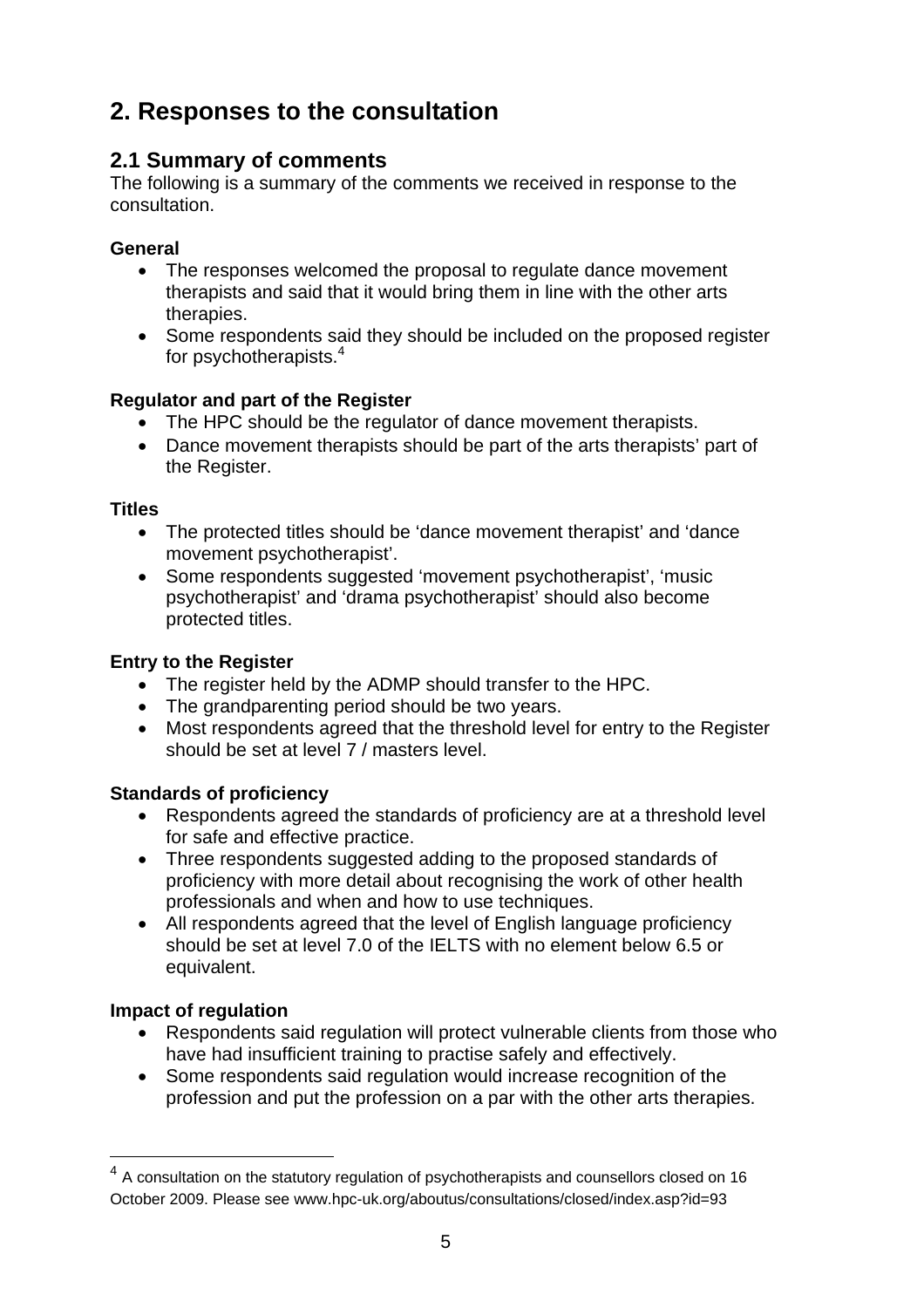# **2.2 General comments**

# **2.2.1 Regulation**

The responses we received were positive about the proposed regulation of dance movement therapists. Although the numbers practising the profession are relatively small, respondents agreed there were concerns about public safety if the profession remained unregulated. A number of respondents said dance

movement therapists were established within many arts therapies departments and many of their service users were vulnerable members of society.

'HPC registration will ensure public safety and we welcome this wholeheartedly' - The Association for Dance Movement Psychotherapy UK

Dance movement therapy is seen as one of the arts therapies; the others are art therapy, music therapy and dramatherapy. Respondents said dance movement therapists should be registered by us in line with the other arts therapists. The Aneurin Bevan Local Health Board said: 'It adds coherence to the profession of the creative arts therapies as this modality has been awaiting HPC registration for some time.'

A number of respondents welcomed the public and professional recognition that would be afforded to the profession if they became regulated. The Association of Professional Music Therapists (APMT) said dance movement therapists were '…well respected professionals with clear standards of training and evidence base'.

# **2.2.2 Use of 'psychotherapy'**

Respondents stressed that most dance movement therapists used the title 'dance movement psychotherapist'. These respondents agreed that both titles should be protected (see 3.1.3).

| 'All of the psychotherapies<br>should be placed on one |
|--------------------------------------------------------|
| register and a clarifying<br>adjective could then be   |
| included' - individual                                 |

Respondents also recognised that there was a consultation running in parallel to this one on the regulation of psychotherapists and counsellors. Some respondents, such as The British Association of Dramatherapists (BADth) suggested that '…in order to prevent confusion for clients, potential employers and the general

public all of the arts therapies should be designated as psychotherapies'. Others, including Roehampton University, said that arts therapists, psychotherapists and counsellors often use the term 'psychotherapist' in their title so there should be one part of the HPC Register for all of these professions. They said this could be done in the same way as the modalities for practitioner psychologists.

The use of the title 'dance movement psychotherapist' was highlighted as a concern by the British Association for Counselling and Psychotherapy (BACP) who said the psychotherapist part of the title should not be protected because it would '…confuse the public to have a separate register for psychotherapists and counsellors.' They also said that dance movement psychotherapists would not meet the standards of proficiency for psychotherapists and to use the title 'psychotherapist' would imply that they did. For the same reasons the BACP also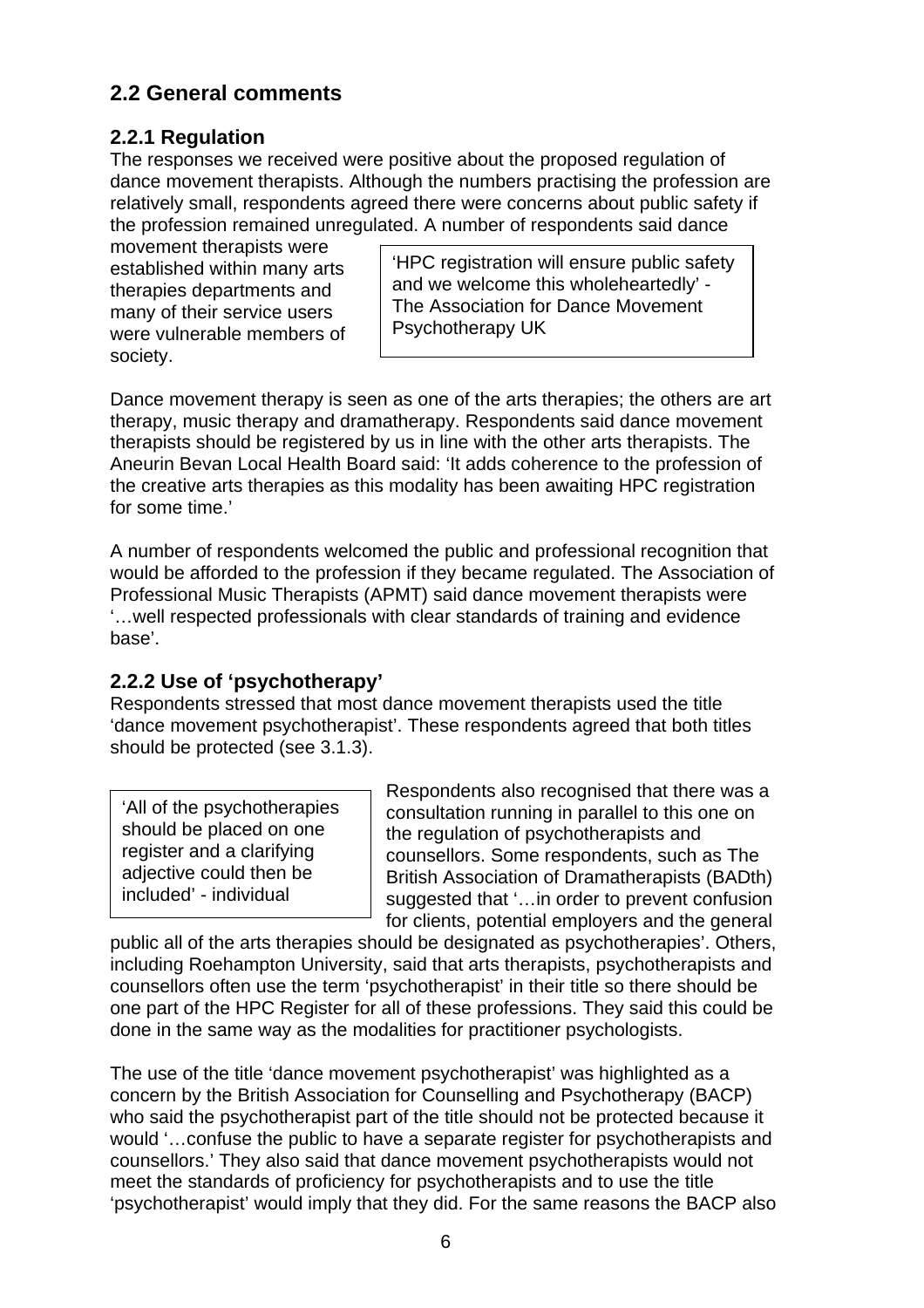said that the title 'art psychotherapist' which is currently protected for art therapists, should not be.

# **3. Consultation questions**

We asked 10 questions in the consultation document. Most of the responses we received to the questions agreed with the individual questions. Where we received a more expansive response, we have included the response under the individual question.

# **3.1 Do you agree that dance movement therapists should be regulated by the Health Professions Council? If not, why not?**

All respondents agreed that dance movement therapists should be regulated by us. However, the BACP questioned whether regulating a profession with a small number of practitioners was a good use of time and resources and said the proposal appeared '…to be a method of granting status to a group rather than protecting the public'.

The Society of Sports Therapists agreed that dance movement therapists should be regulated but expressed concern with the amount of time it had taken from the recommendation for regulation by the HPC to consulting on their potential regulation.<sup>5</sup>

# **3.2 Do you agree that dance movement therapists should be placed within the arts therapists' part of the Register? If not, why not?**

Respondents agreed that dance movement therapists are closely associated with the other arts therapies (art, music, and drama) and should be placed in the same part of the Register.

# **3.3 Do you agree that the titles 'dance movement therapist' and 'dance movement psychotherapist' should be protected? If not, why not?**

Most respondents said that the titles 'dance movement therapist' and 'dance movement psychotherapist' should be protected because they are the titles which are in current use. A number of respondents said that the title in more common use by practitioners, employers and training programmes was 'dance movement psychotherapist'. Two individuals also said the title 'movement psychotherapist' was also used and should be protected.

The ADMP said that both titles should be protected. They said the title 'dance movement psychotherapist' is the preferred title for members since the association changed their name. They said the title 'dance movement therapist' also needed protecting because the title was the historical title and without protection was open to possible use '…by practitioners who do not meet the standards of proficiency for safe and effective practice'.

The BACP said the psychotherapist part of the title should not be protected for dance movement therapists and art therapists. In contrast, Roehampton University and the BADth both said the terms 'drama psychotherapist' and 'music

 <sup>5</sup> The Council considered dance movement therapists in 2004 and recommended them for regulation. Please see: www.hpc-uk.org/aboutregistration/newprofessions/previous/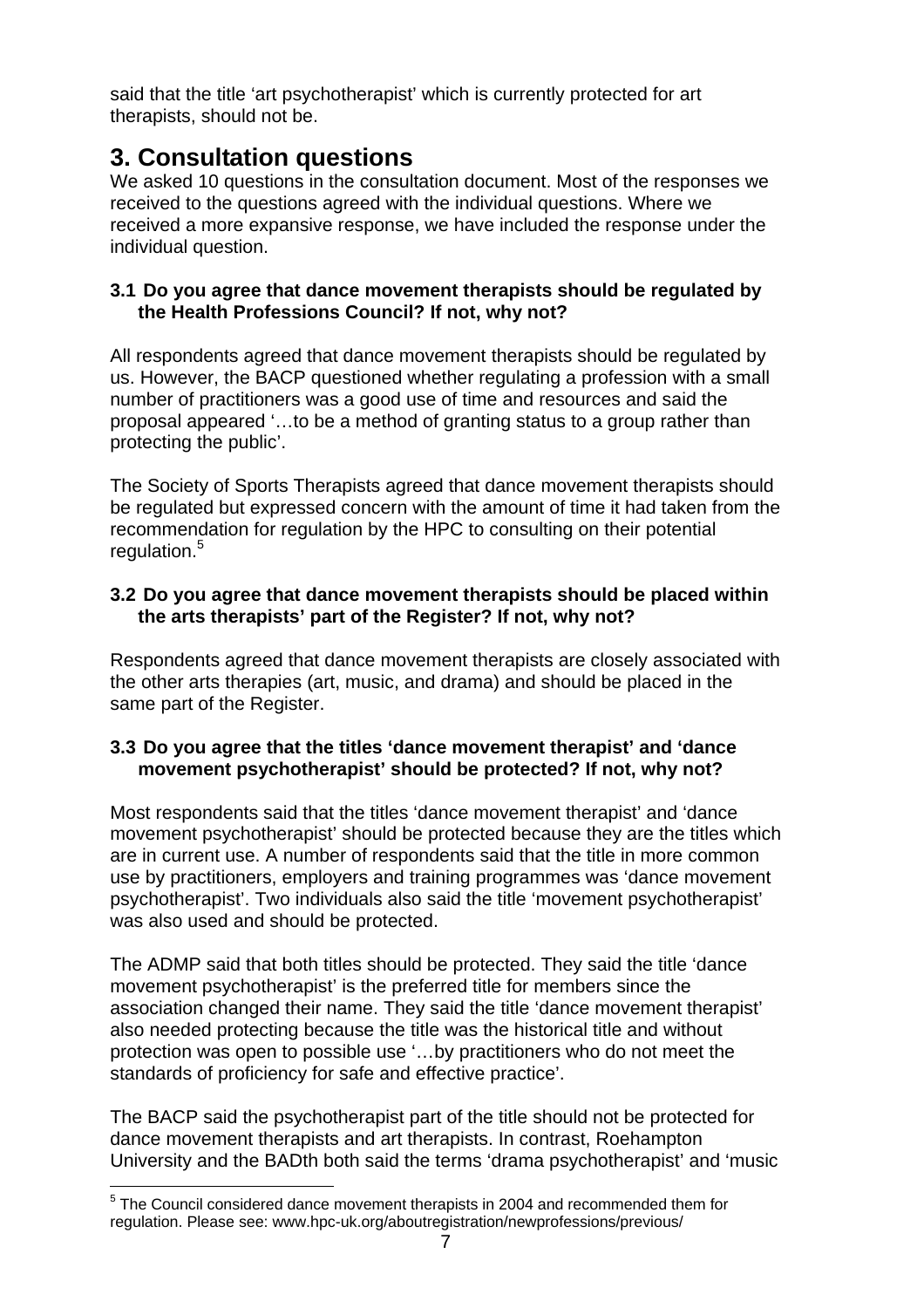psychotherapist' should also become protected titles in addition to the current protected titles. They said this would stop those who are not regulated using the titles and prevent confusion for clients, potential employers and the general public. The BADth said this would be appropriate because '…many arts therapists are already located in NHS psychotherapy departments and many teams of arts therapists form departments of arts psychotherapies.'

To prevent confusion for the public NHS Education for Scotland said '…it would be helpful to have clarity on what the difference is between the two titles.'

### **3.4 Do you agree that the register held by the Association for Dance Movement Psychotherapy should transfer to the Health Professions Council? If not, why not?**

Respondents all agreed that the register held by the ADMP should transfer to the HPC. The ADMP said their register would '…ensure accurate identification of those dance movement therapists/psychotherapists who have completed the necessary training, meet the ADMP's criteria for professional practice, and meet the proposed dance movement psychotherapy standards of proficiency for HPC registration.'

### **3.5 Do you agree that the grandparenting period should be two years? If not, why not?**

All respondents agreed this was an appropriate grandparenting period.

# **3.6 Do you agree that the threshold level of qualification for entry to the Register should be set at a level 7 / masters level?**

Most respondents agreed that the threshold level of qualification for entry to the Register should be set at a level 7 / masters level. The ADMP said this is the current level of the training which allows entry to their register.

Play Therapy UK disagreed with the levels proposed. They said the level should be a post graduate level, but '…a Certificate and Diploma are needed but not a Masters.'

The British Association of Play Therapists said the levels were too rigid and inflexible and there should be an alternative route to the Register. They said there would be difficulties for some trainees who would satisfy the standards of proficiency, but who were unable to complete a Masters qualification and would therefore be unable to practice in their profession.

The British Academy of Western Medical Acupuncture (BAWMA) said the proposed level '…would not appear to be consistent with other parts of the HPC Register which we understand the minimum is Level 5 Degree level'.

### **3.7 Do you think the standards are at a threshold level for safe and effective practice?**

Respondents agreed that the proposed standards were at a threshold level for safe and effective practice. A concern was raised by the BAWMA who said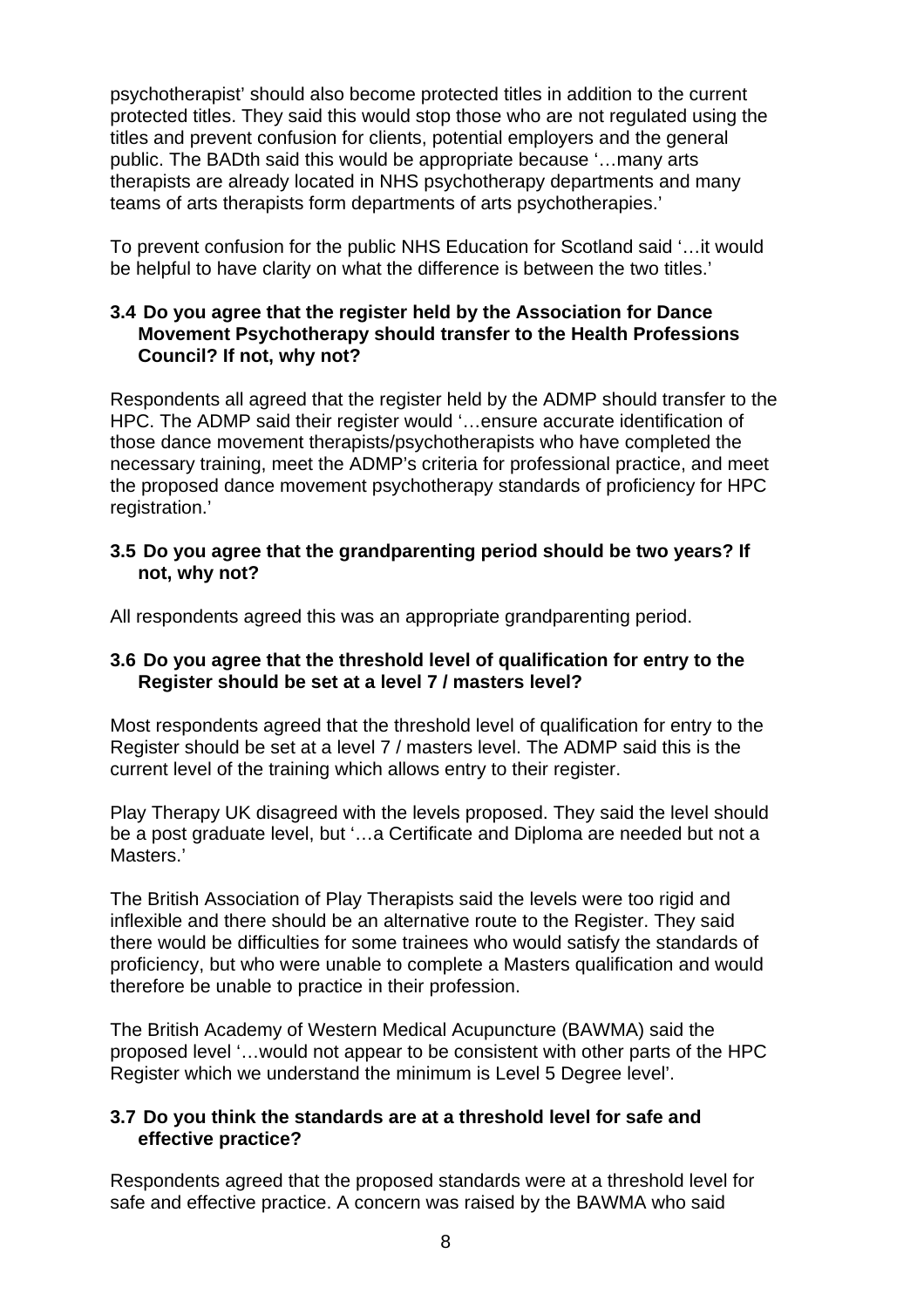'…some of the standards would appear to read more like detailed curricula than broad principal standards' and that they applied to a number of therapists, not just dance movement therapists.

# **3.8 Do you think any additional standards are necessary?**

Most respondents did not feel additional standards were necessary. However, some said the proposed standards needed amending or adding to.

An individual respondent felt standard 1b.4 needed further expansion to require an understanding of techniques and when techniques should be used in order to ensure a safe level and appropriate use of touch.

The Higher Education Academy and the Centre for the Advancement of Interprofessional Education (CAIPE) said standard 1b.1, should have a further clause added. They proposed including '…recognise the role of health and social care professions and the contribution they make in complementing arts therapy.'

### **3.9 Do you agree that the level of English language proficiency should be set at level 7.0 of the IELTS with no element below 6.5 or equivalent?**

All respondents said this seemed an appropriate level to require dance movement therapists to be comfortable within all aspects of communication using the English language. The Higher Education Academy and the CAIPE also said that the same requirement should be made for EEA Nationals who did not have English as their first language.

### **3.10 Do you think that the proposals outlined in this document to bring dance movement therapists within regulation will have an impact upon the profession, on service provision or on any other areas? If so, what do you think that impact will be?**

A number of respondents reiterated the general comments recorded in 2.2.1 by saying that bringing dance movement therapists within regulation would improve public protection and bring about a greater public understanding of the profession. Some respondents said it would help the profession to be recognised on an equal standing with the other arts therapies and this would be reflected through demand for training and employment.

The APMT said public awareness of the arts therapies and their understanding of these professions practice would be increased through the regulation of dance movement therapists. However, the BACP disagreed saying that the public would be confused if the title 'dance movement psychotherapist' was protected with the intention to open a register for psychotherapists. For this reason they also said a review of the protected title of art psychotherapist should be undertaken.

A number of respondents said it was timely to recognise dance movement therapists with the other arts therapists. They said the impact of this should have a positive impact for the profession. The ADMP said it would put them on an '…equal footing with our arts therapies and AHP colleagues and such discrimination in the workplace will cease.'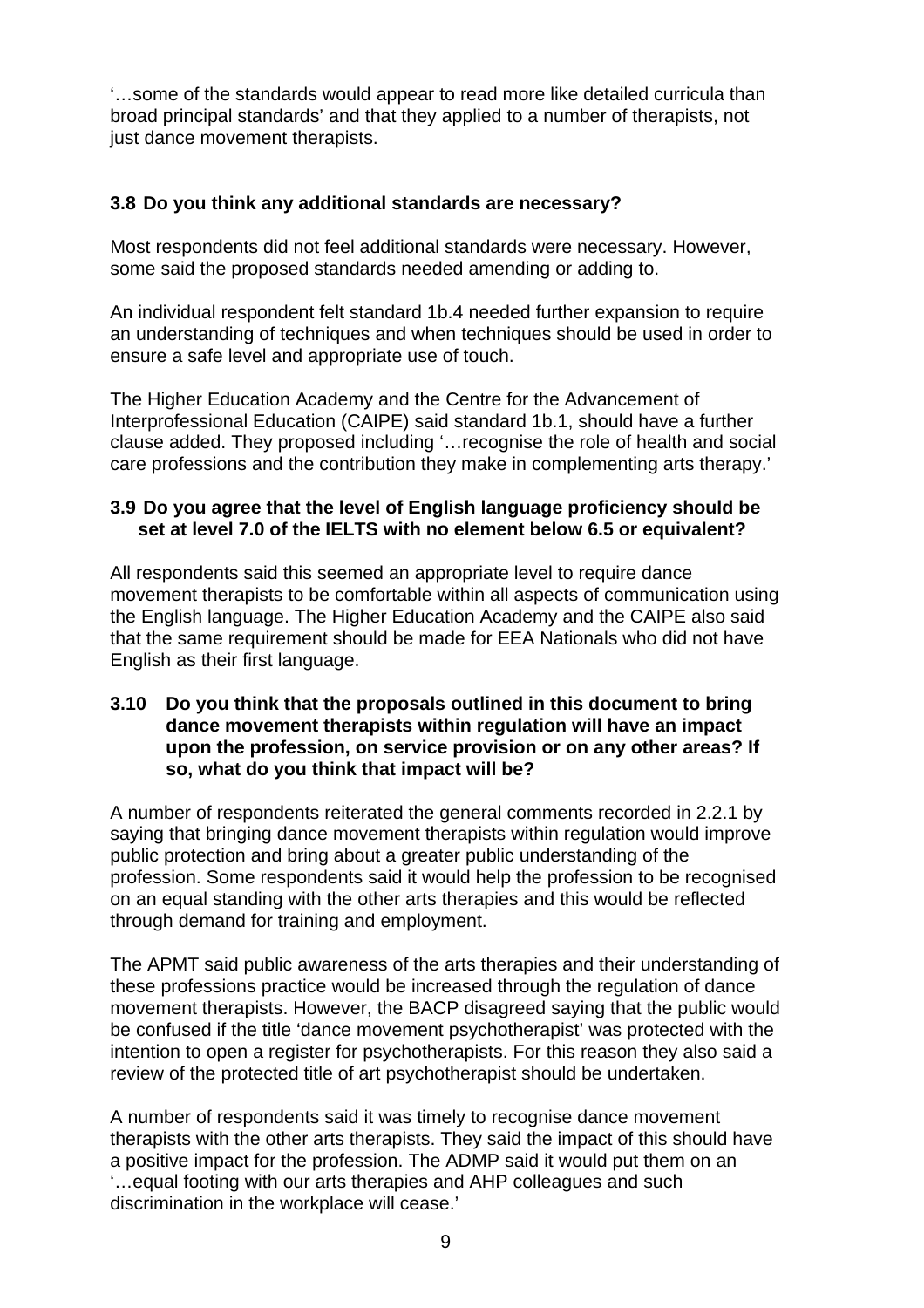Roehampton University said there may be a rise in the demand for training and employment of dance movement therapists because of the higher profile the profession would have as a result of statutory regulation. NHS Education for Scotland agreed and hoped regulation would '…hopefully encourage employers to provide practice placements which in turn will increase awareness of their role in provision of psychological services.'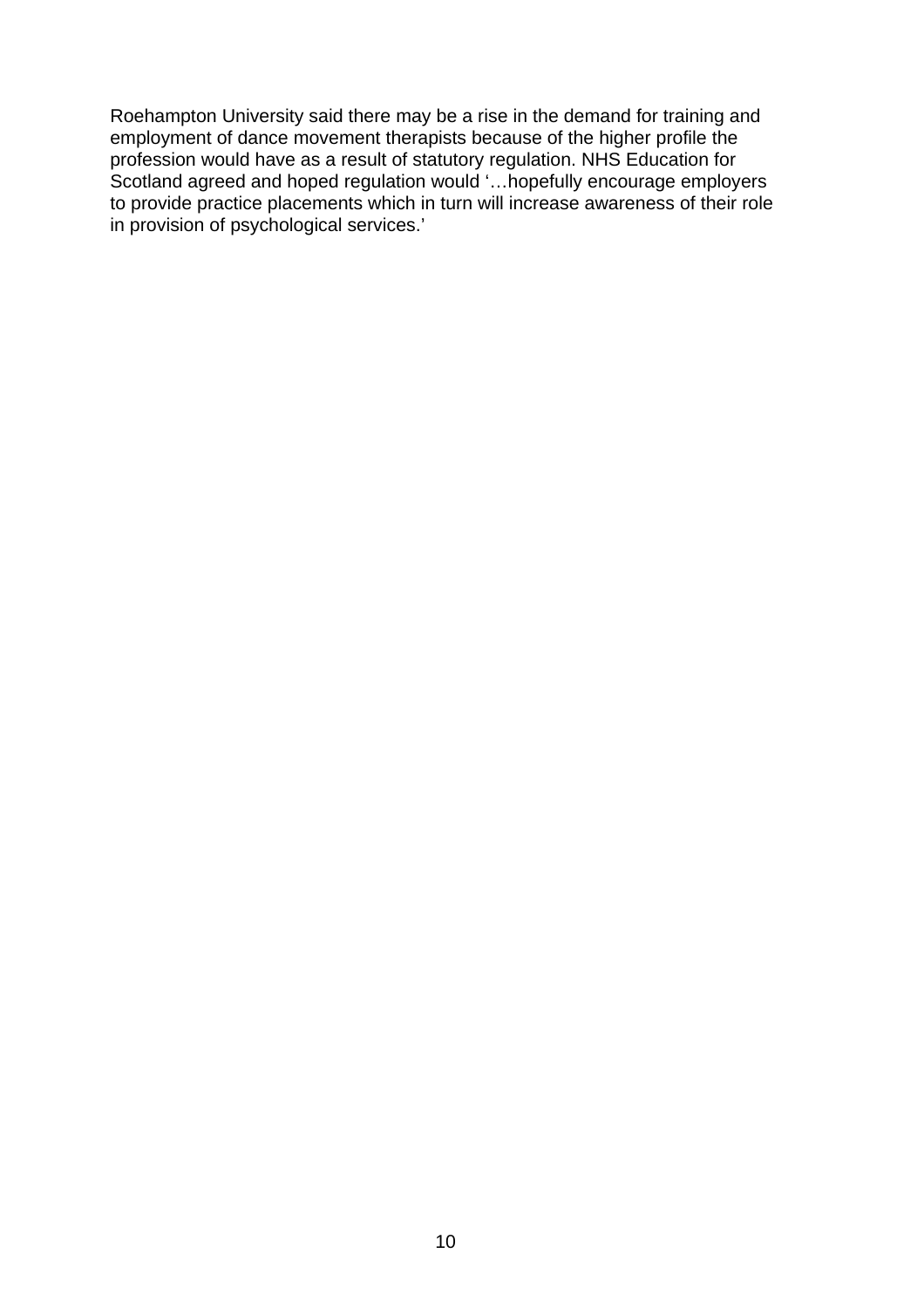# **4. List of respondents**

Below is a list of those who responded to the consultation. Where a response has been given on behalf of an organisation, we have given the name of the organisation in the text. Where the response comes from an individual, we have not.

We received 6 responses from individuals and 15 responses from organisations.

We would like to thank all those who responded for their comments.

Aneurin Bevan Local Health Board (Learning Disabilities Psychological Services) Association for Dance Movement Psychotherapy UK Association of Professional Music Therapists Board of Community Health Councils in Wales British Academy of Western Medical Acupuncture British Association for Counselling and Psychotherapy British Association of Play Therapists Centre for the Advancement of Interprofessional Education NHS Education for Scotland Play Therapy UK Roehampton University Stirling and District Association for Mental Health The British Association of Dramatherapists The Higher Education Academy The Society of Sports Therapists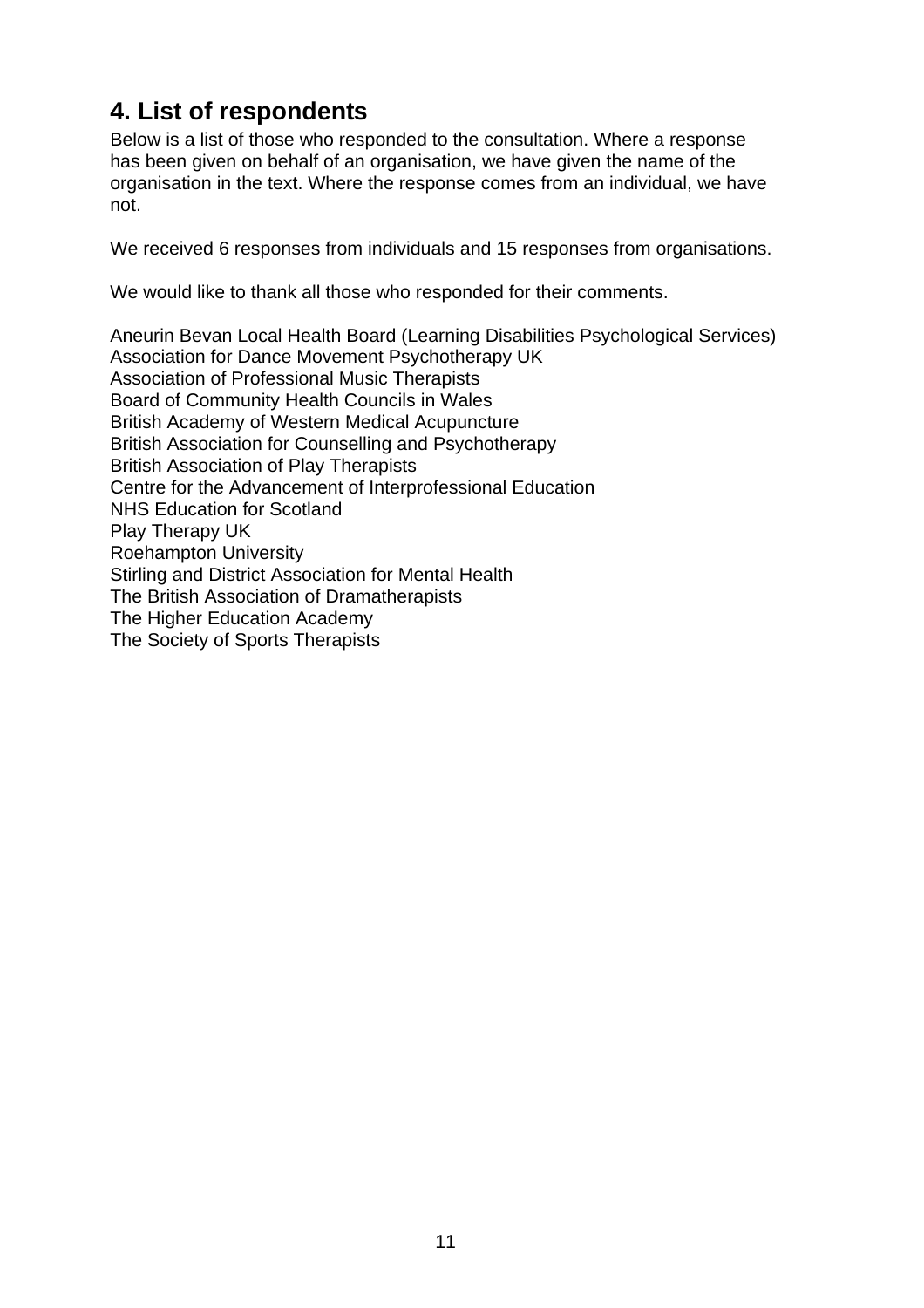# hpC health<br>council

# **The statutory regulation of dance movement therapists – conclusions from the consultation**

| 5. Standards of proficiency and English language requirements 11        |  |
|-------------------------------------------------------------------------|--|
|                                                                         |  |
|                                                                         |  |
| Appendix 1 – Standards of proficiency for dance movement therapists  15 |  |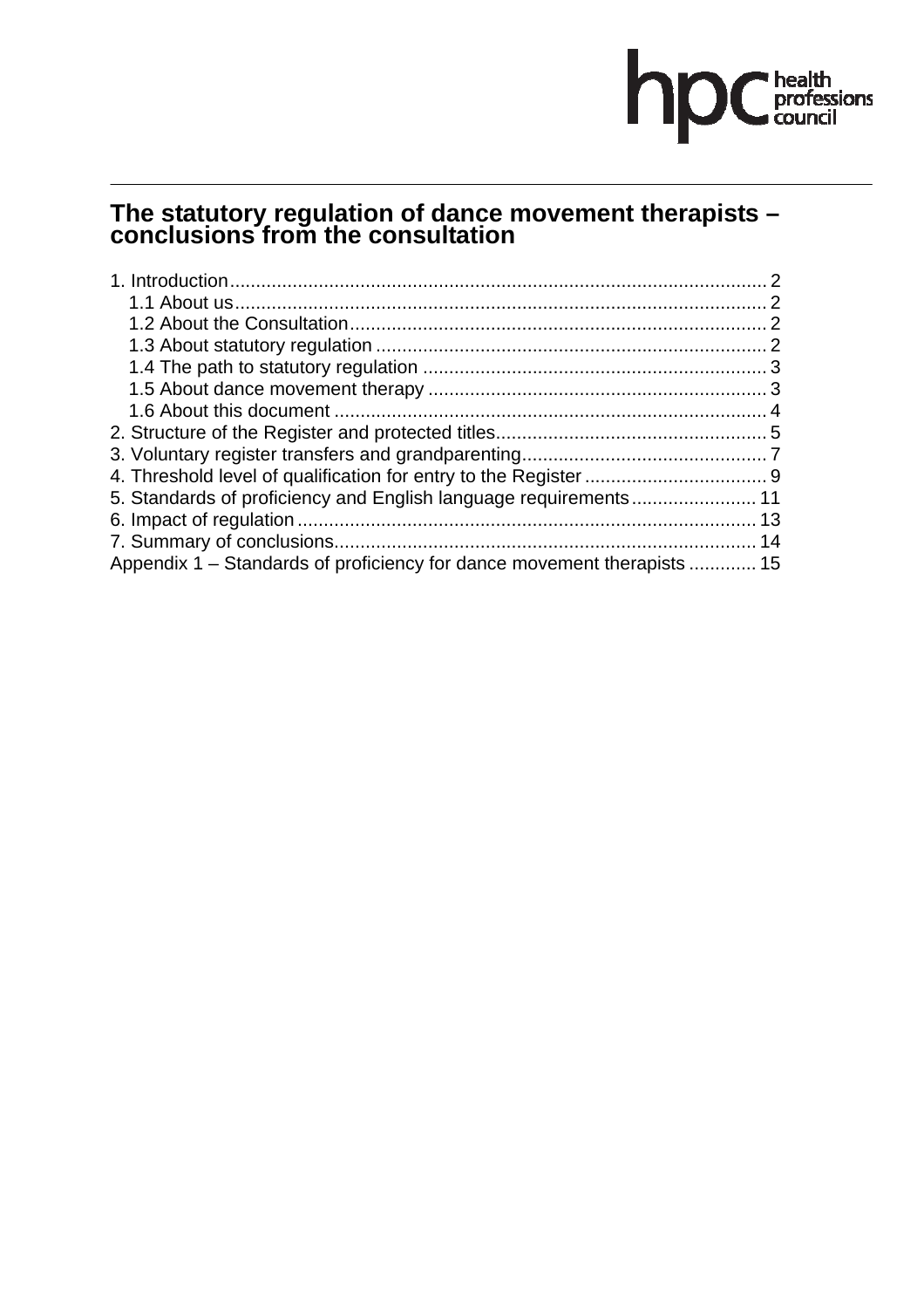# **1. Introduction**

# **1.1 About us**

We are the Health Professions Council (HPC). We are a regulator and our job is to protect the health and wellbeing of people who use the services of the professionals registered with us.

To protect the public, we set standards that professionals must meet. Our standards cover the professionals' education and training, behaviour, professional skills, and their health. We publish a Register of professionals who meet our standards.

Professionals on our Register are called 'registrants'. If registrants do not meet our standards, we can take action against them which may include removing them from the Register so that they can no longer practise.

# **1.2 About the Consultation**

We consulted for three months between 14 July 2009 and 16 October 2009 on proposals for regulating dance movement therapists.<sup>1</sup>

We sent a copy of the consultation document to key stakeholders including professional bodies and education providers.

We would like to thank all those who took the time to respond to the consultation.

You can download a copy of the consultation document from our website: http://www.hpc-uk.org/aboutus/consultations/closed/

# **1.3 About statutory regulation**

Article 3 (17) of the Health Professions Order 2001 says:

The Council may-

(a) make recommendations to the Secretary of State and the Scottish Ministers concerning any profession which in its opinion should be regulated pursuant to section 60(1)(b) of the Health Act 1999

We have set up a 'new professions process' by which we can receive applications from professions seeking regulation. Applications are normally made by professional organisations representing the interests of members of the profession. We look at each application against published criteria and can recommend to the Secretary of State that the profession should be regulated.<sup>2</sup>

In March 2004 the Council considered an application from the Association of Dance Movement Therapists (now the Association of Dance Movement

 $<sup>1</sup>$  Dance movement therapists also use the title 'dance movement psychotherapist'. For clarity, we</sup> use the title 'dance movement therapists' throughout this document.<br><sup>2</sup> Please see www.hpc-uk.org/aboutregistration/newprofessions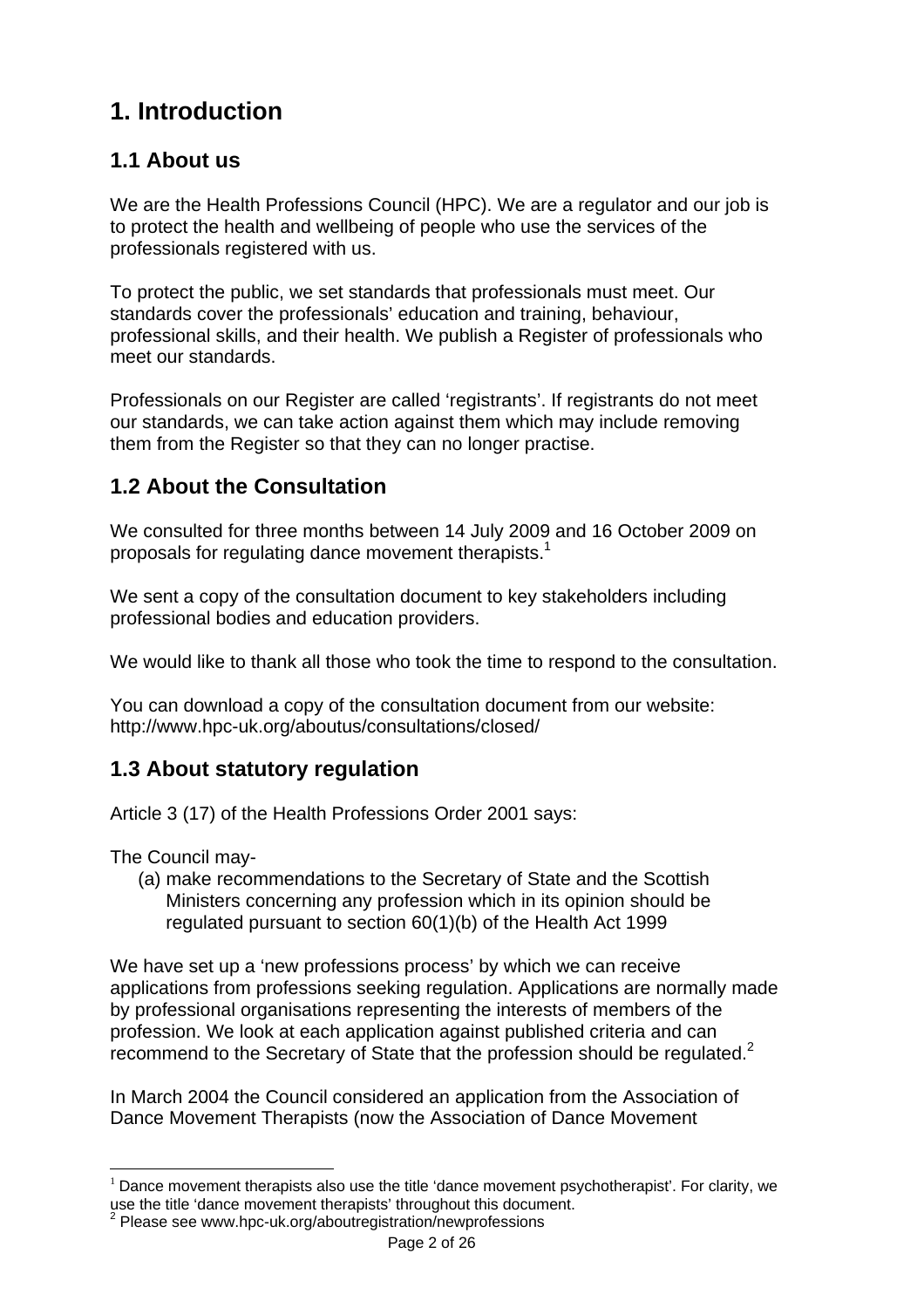Psychotherapists UK - ADMP) for statutory regulation.<sup>3</sup> The Council agreed in principle to recommend that dance movement therapists should be regulated. However, any final decision about whether a profession should be regulated is one taken by government.

We used the information contained within the application as the basis for the consultation.

# **1.4 The path to statutory regulation**

In the consultation we sought the views of stakeholders on the statutory regulation of dance movement therapists.

The consultation was designed to help to inform the Council in making recommendations to the Secretary of State on issues relevant to the regulation of dance movement therapists. The Council will consider the outcome of this consultation and the conclusions drawn at its meeting in December 2009.

In February 2007, the Government published a White Paper on the future of regulation, 'Trust, Assurance and Safety – The Regulation of Health Professionals in the 21st Century'. This White Paper identified the priorities for regulation in the future.

Dance movement therapists were not included within the list of priorities for regulation. However, as we made the conclusion that dance movement therapists should be regulated, we believed that it was appropriate for us to consult on issues relevant to their regulation.

Any regulation would require a piece of secondary legislation known as a 'Section 60 Order'. This is an order made under the Health Act 1999. If a decision was made to proceed with the regulation of dance movement therapists, the Department of Health would publicly consult on a draft Section 60 Order prior to the publication of legislation.

However, please note that the outcome of the consultation and subsequent conclusions will be subject to any final decisions made by the UK and Scottish Parliaments.

# **1.5 About dance movement therapy**

Dance movement therapy is the psychotherapeutic use of movement and dance through which a person can engage creatively in a process to further their emotional, cognitive, physical and social integration. It is based on the principle that movement reflects an individual's patterns of thinking and feeling.

Dance movement therapy is practised as both individual and group therapy in health, education and social service settings and in private practice. Dance movement therapists work with a wide variety of clients including people who are emotionally distressed, people with additional learning needs, those with physical or mental illness and people who want to use the medium for personal growth.

 3 Please see www.hpc-uk.org/aboutregistration/newprofessions/previous/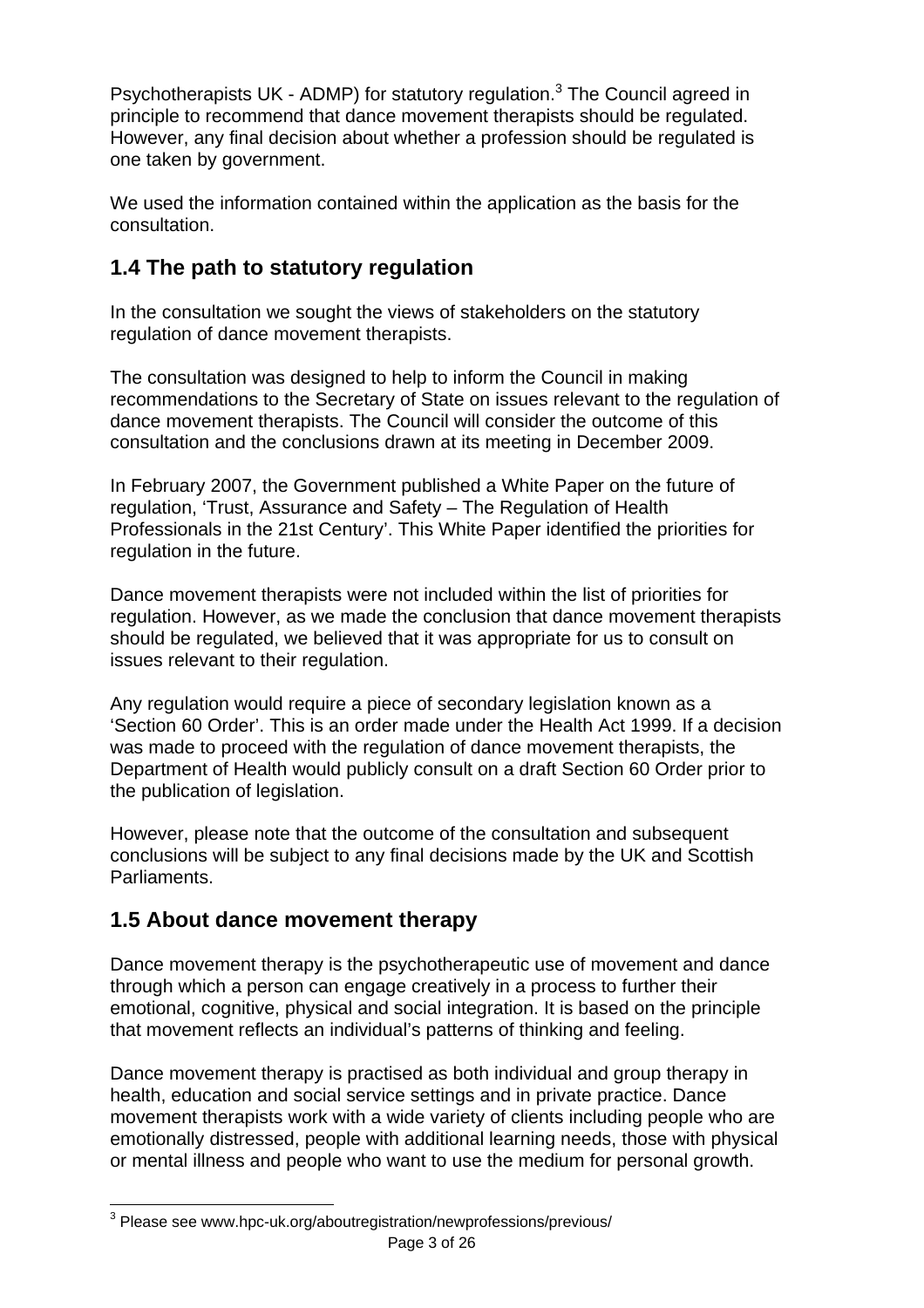Dance movement therapists are currently voluntarily regulated by the Association of Dance Movement Psychotherapists UK. The Association of Dance Movement Psychotherapists UK has over 200 members on its register.

# **1.6 About this document**

This document groups the consultation questions into several key areas. Under each area we have provided information about HPC, then we have summarised the comments we received in the consultation. We have made comments in response where appropriate and identified any conclusions that we are making as a result.

Alongside this document we have also published a more detailed summary of the responses we received to the consultation.

In this document, references to 'our' or 'we' are references to the Health Professions Council (HPC).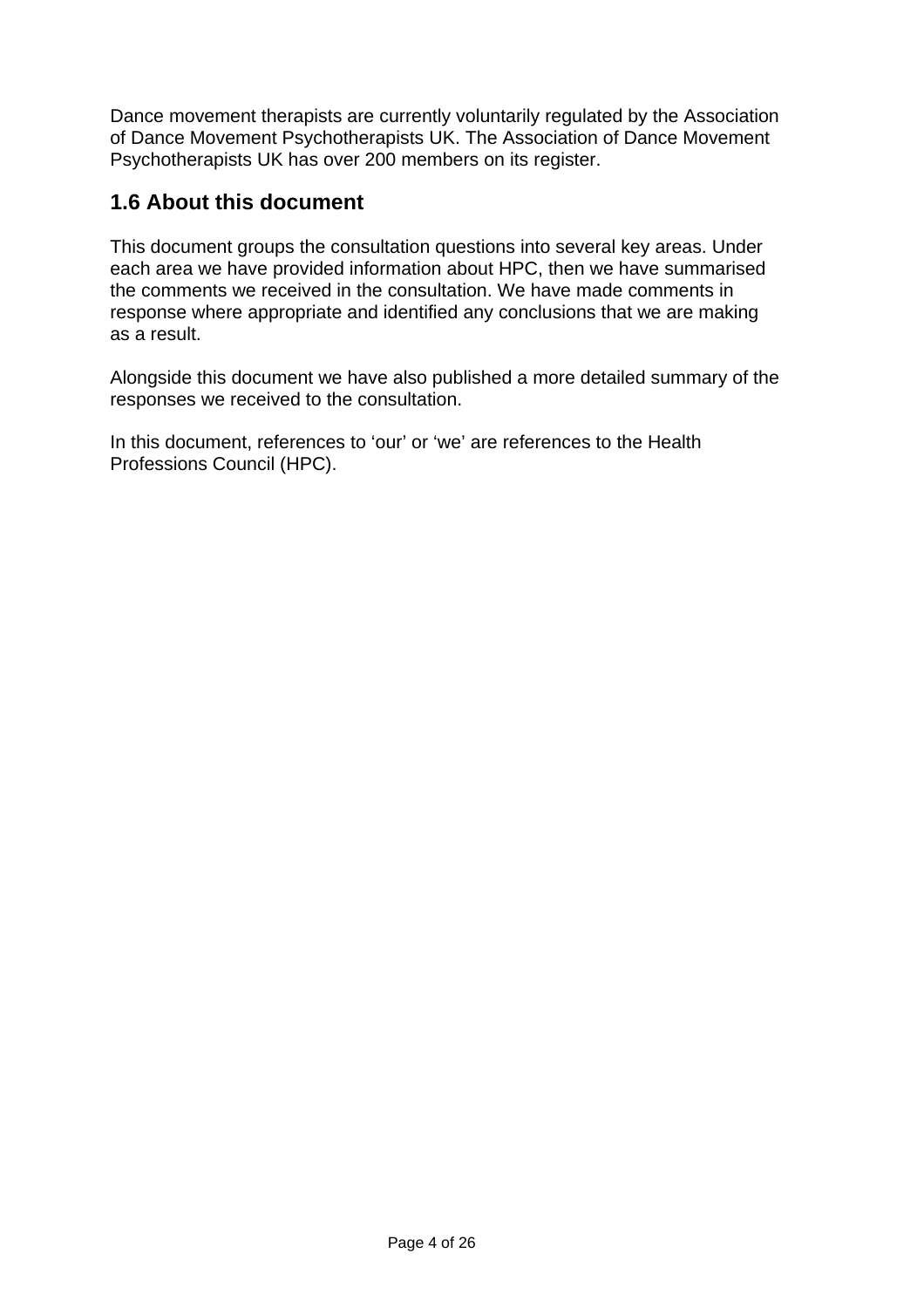# **2. Structure of the Register and protected titles**

# **2.1 Background**

Our Register is divided into parts, each of which has at least one protected title. The parts of the Register for arts therapists is then divided into different areas with their own protected titles for art therapists, dramatherapists and music therapists.

Each of these titles have their own standards and approved pre-registration education and training programmes. For example, someone successfully completing an approved pre-registration education and training programme in music therapy would be entitled to apply for registration in the arts therapists part of the Register but only permitted to use the title 'music therapist'.

Each part of the Register has at least one title which is protected in law. This means that only someone who is HPC registered is legally able to use a protected title. Someone who uses a protected title who is not registered can be prosecuted.

We believe that the number of titles protected should aim to strike a balance between preventing the misuse of professional titles and the need for effective public recognition. It is important that we protect currently used titles so that we can ensure public protection, whilst also ensuring that we do not bring into regulation individuals who should not be regulated.

Four titles are currently protected within the arts therapists' part of the Register. They are art therapist, art psychotherapist, dramatherapist and music therapist.

In the consultation document, we proposed that dance movement therapists should be regulated within the arts therapists part of the Register as there was similarity in training and standards. We proposed that the protected titles should be 'dance movement therapist' and 'dance movement psychotherapist'.

# **2.2 Comments from the consultation**

- Respondents agreed that dance movement therapists should be regulated by HPC.
- Respondents agreed that dance movement therapists should be placed in the same part of the Register as the other arts therapies.
- Most respondents agreed that the titles 'dance movement therapist' and 'dance movement psychotherapist' should be protected as they were the titles currently used by practitioners.

# **2.3 Our comments**

We believe that the risk of harm posed means that the profession should be brought into statutory regulation. We believe that there is an inconsistency in that art therapy, dramatherapy and music therapy are all statutorily regulated when dance movement therapy is not. We recognise that this is a result of the situation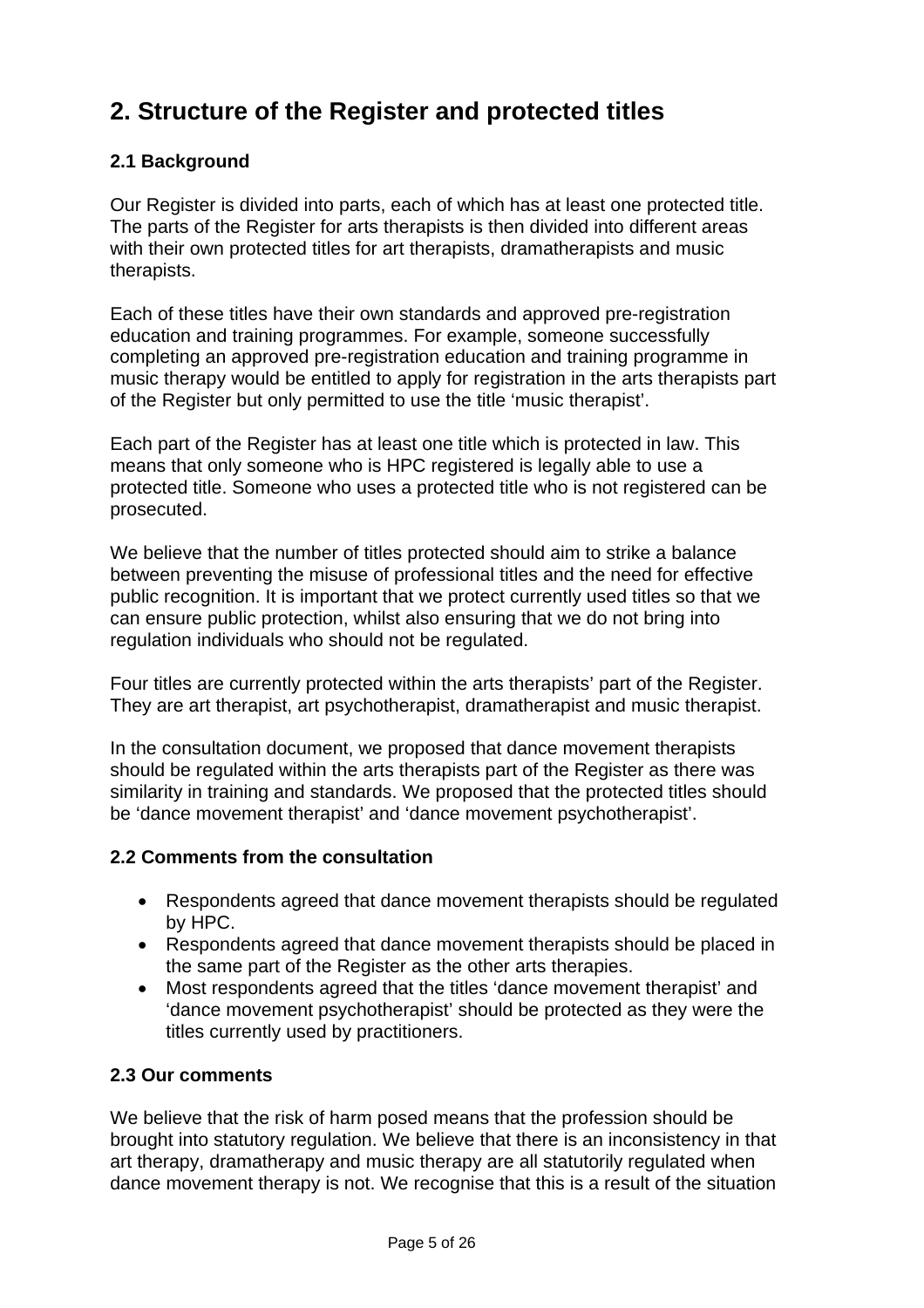at the time when the professions were regulated, but believe that now is an appropriate time to take this work forwards.

We have considered the comments that we received about the protected titles. We believe that the number of titles protected should aim to strike a balance between preventing the misuse of professional titles, against the need for effective public recognition. Our research has shown that members of the public most easily understand a small range of recognisable professional titles as an indication that someone is qualified to practise their profession. It is important that we protect currently used titles so that we can ensure public protection.

Both 'dance movement therapist' and 'dance movement psychotherapist' are in wide usage and recognised by members of the public, employers and education and training providers. We have not identified any other groups who use the titles and would need to be considered for regulation.

Within the arts therapist part of the register, both the title 'art therapist' and 'art psychotherapist' are protected for professionals who practise art therapy. Protecting the titles 'dance movement psychotherapist' and 'dance movement therapist' would therefore be consistent with this approach. In addition, 'dance movement psychotherapist' is currently used by the profession. A failure to protect this title would therefore allow an evasion of regulation and create a reduction in public protection.

# **2.4 Conclusion**

Having taken into account the comments made on these topics we have reached the following conclusions:

- dance movement therapists should be regulated by the HPC as a result of the potential risk of harm posed;
- dance movement therapists should be placed within the arts therapists' part of the HPC Register; and
- 'dance movement therapist' and 'dance movement psychotherapist' should be the protected titles for the profession.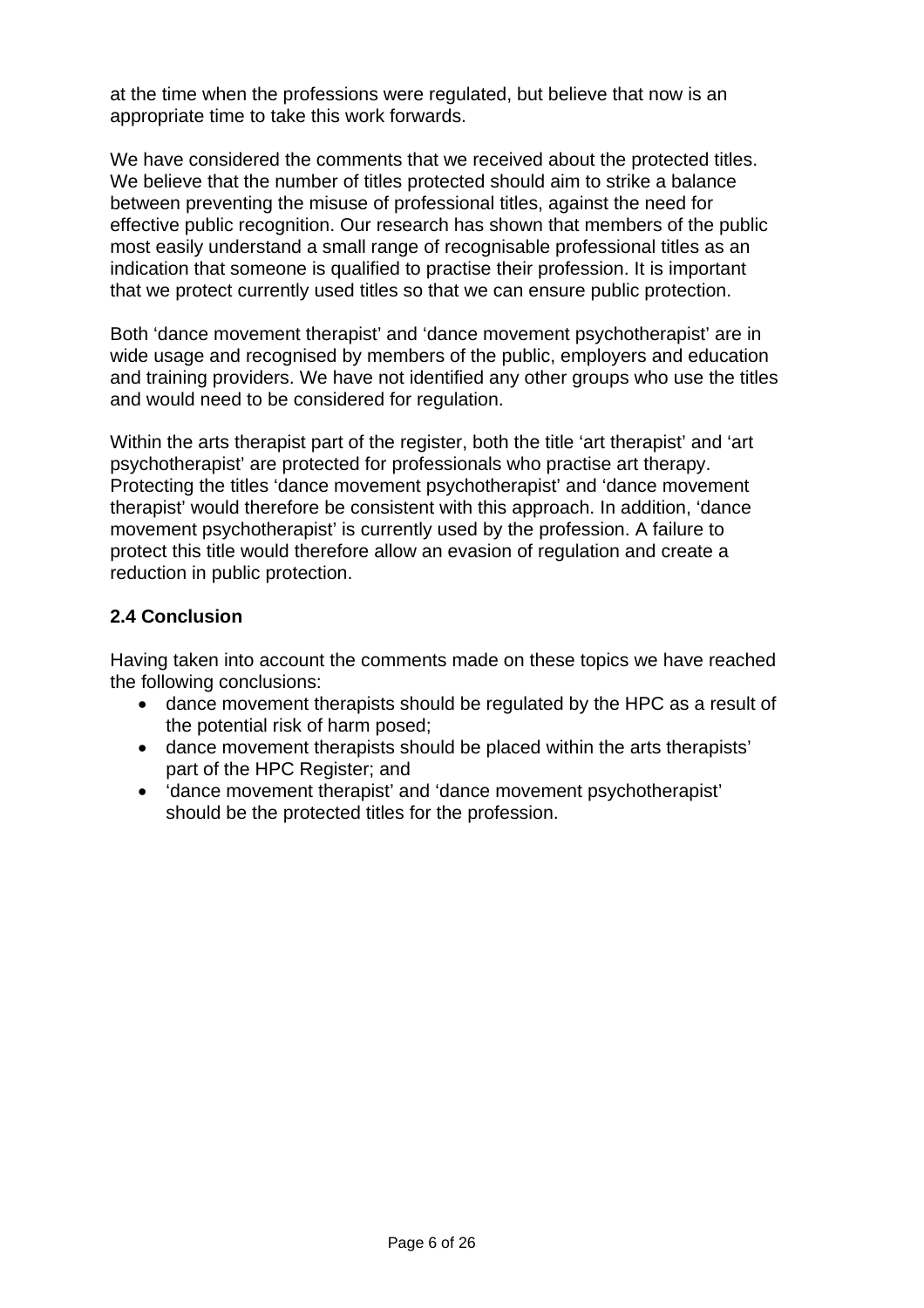# **3. Voluntary register transfers and grandparenting**

# **3.1 Background**

When we regulate a new profession there are normally four routes to registration with us. These are:

- Voluntary register transfer route;
- UK approved course route;
- Grandparenting route; and
- International route.

When statutory regulation has been introduced previously, there has been a oneoff transfer of one or more voluntary registers on the day that the statutory register opens. These registers are normally held by voluntary membership organisations. Anybody whose name appeared on the voluntary registers on the day before regulation was introduced transferred to the HPC Register.

In the consultation, we proposed that the register held by the ADMP should transfer to the HPC. We have not identified any other voluntary registers of dance movement therapists

We would normally approve those education and training programmes which have led to membership of the voluntary register(s). Any individual who was eligible to be a member of the voluntary register(s) on the date of the transfer but was not, or someone who was part way through their training, would be able to apply to us for registration via the 'UK approved course' route. They would not need to make a 'grandparenting' application (see below) as they would have completed an approved programme.

Normally, when we regulate a new profession, and protect a title, there will be a 'grandparenting' period. The grandparenting period allows people who have previously been practising the profession, but who are not voluntarily registered, to apply for registration, provided that they can meet certain criteria.

The length of the grandparenting period is defined by law and was set at two years for 13 professions on our Register. The length of the grandparenting period must balance the need for sufficient time to ensure effective communication and applications alongside the need for public protection. In the consultation we proposed that the grandparenting period should be two years.

Applicants who have trained outside the United Kingdom can apply to us via our international route.

### **3.2 Comments from the consultation**

- All respondents agreed that the register held by the Association of Dance Movement Psychotherapists should transfer to the HPC.
- All respondents agreed this two years was an appropriate grandparenting period.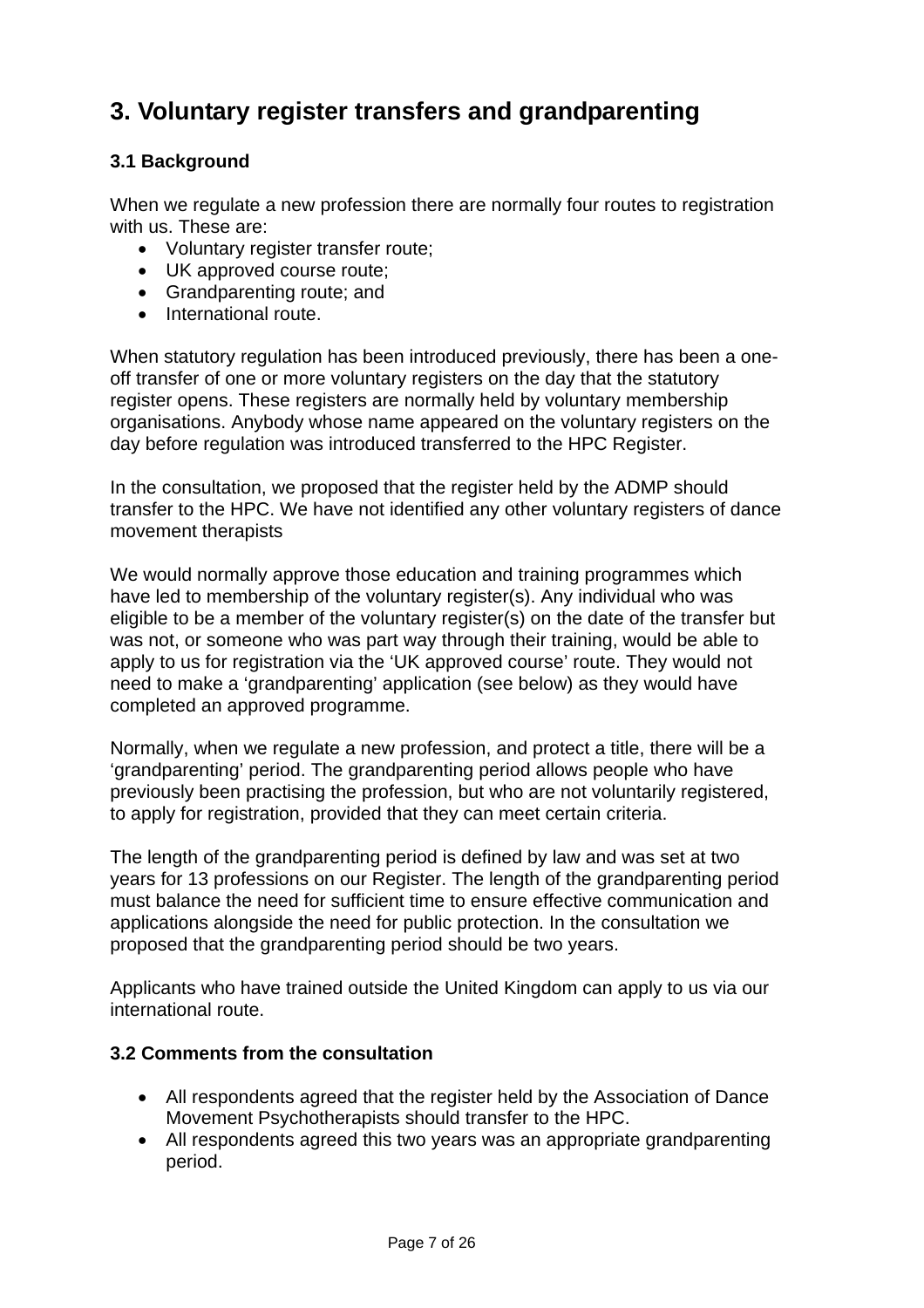### **3.3 Our comments**

There was widespread approval for our proposals in this area.

### **3.4 Conclusion**

Having taken into account the comments made on these topics we have reached the following conclusions:

- the register held by the Association of Dance Movement Therapists should transfer to the HPC; and
- the grandparenting period should be two years in length.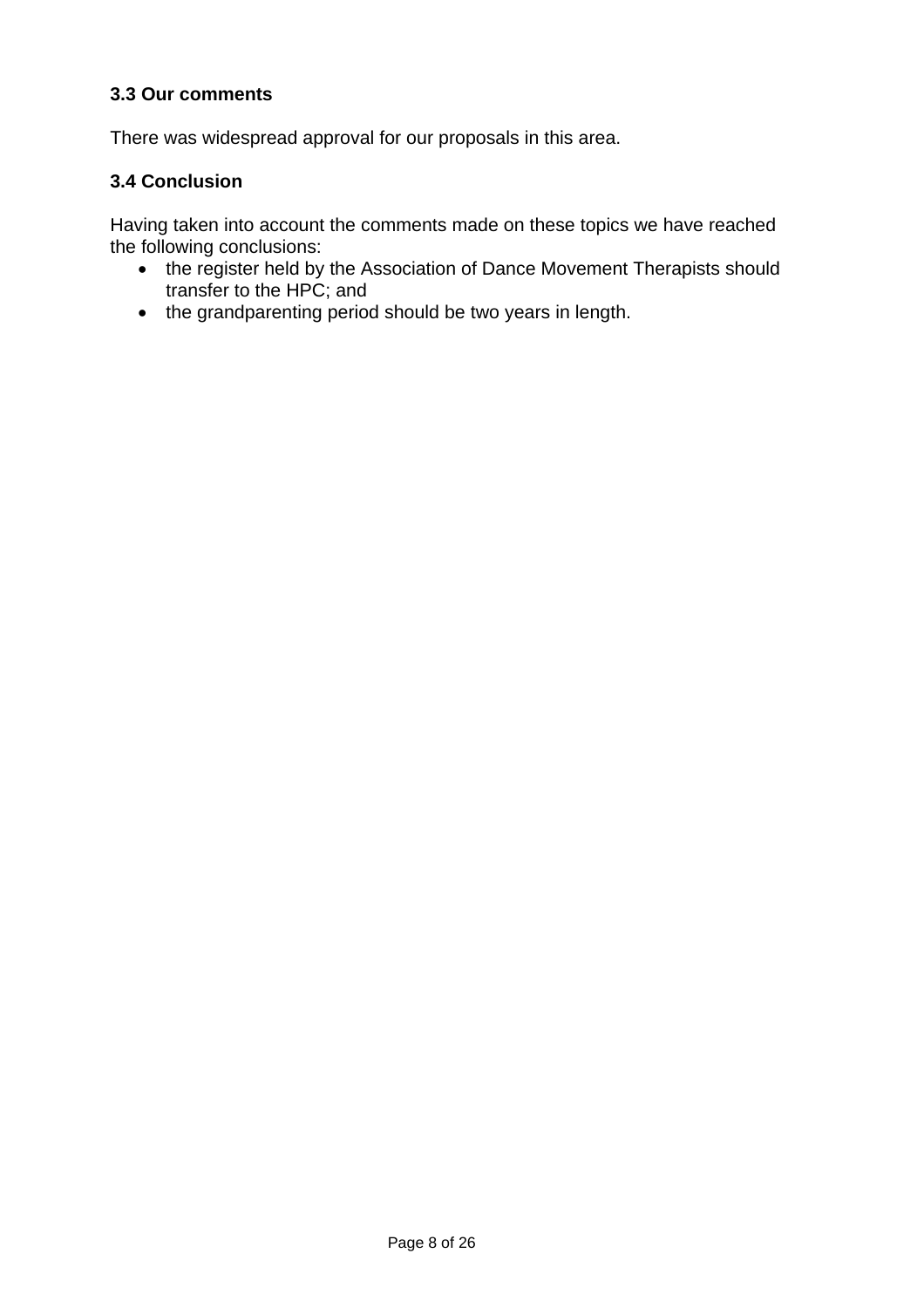# **4. Threshold level of qualification for entry to the Register**

# **4.1 Background**

Someone who successfully completes a pre-registration programme approved by us is eligible to apply for registration.

We approve pre-registration education and training programmes against our standards of education and training (SETs). The first standard (SET 1) sets out the threshold level of qualification for entry to the Register in the professions we regulate.

We need to set the threshold level at the level necessary for people who successfully complete an education and training programme to meet all of the standards of proficiency. We would have regard to the level of existing education and training in determining the threshold level.

In setting the threshold level of qualification for entry, we are setting the threshold academic level of qualification which we normally accept for the purposes of an approved programme which leads to registration. As the threshold is the 'minimum', programmes at levels above the threshold level may be approved.

The threshold level of qualification for entry to the Register applies to preregistration education and training programmes seeking approval rather than to individuals. Therefore, it would not affect individuals who might have followed education and training programmes delivered at levels below the threshold in the past.

In the consultation we proposed that the threshold level should be set at level 7 on the NQF / level 7 on the FHEQ / level 11 on the SCQF as that was the level necessary to deliver the standards of proficiency and lead to safe practice as dance movement therapist. This level also reflects the existing level of education and training programmes in dance movement therapy.

# **4.2 Comments from the consultation**

- Most respondents agreed that the threshold level of qualification for entry to the Register should be set at a level 7 / masters level.
- One organisation suggested that it should be set at the level of a postgraduate certificate or diploma.
- One organisation said that the levels were too rigid and that there should be an additional route for trainees who could meet the standards of proficiency but did not have a Masters qualification.

# **4.3 Our comments**

HPC can not set the qualifications required for entry, but can approve qualifications which meet the standards it has set for entry to the Register. The standards for entry to the Register are set at a threshold level, i.e. the minimum standards of proficiency which a newly qualified applicant needs to meet in order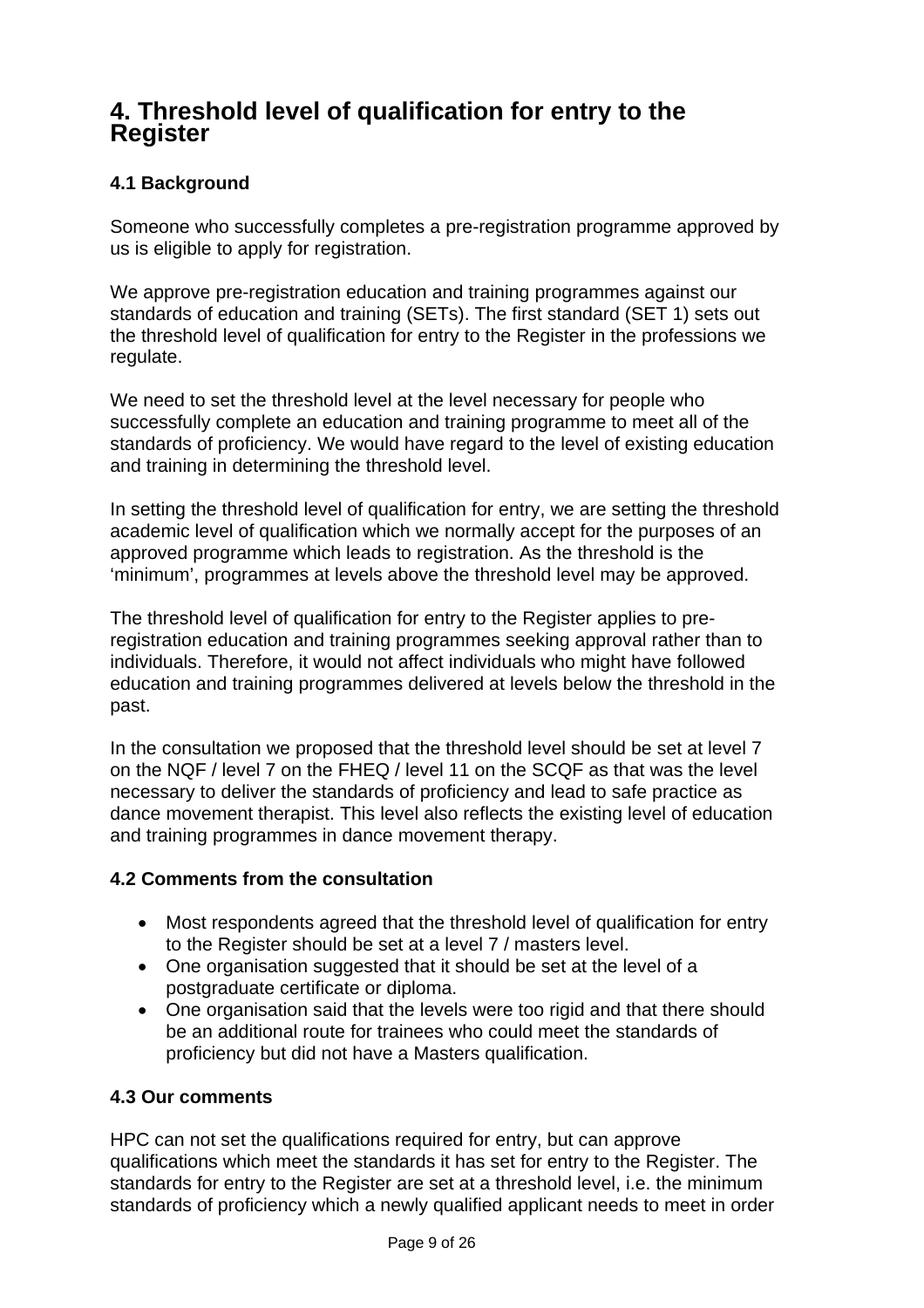to be able to practise safely and effectively. We can then approve a qualification which delivers those standards, but cannot insist that only a specified form of academic award will do so.

This level is set as a normative level in that it is the level of qualification which is 'normally' expected to meet the rest of the standards. We would not refuse to approve a programme which delivered all the other standards but which did not meet the threshold level of qualification. Thus, we could approve a programme which was delivered at a different education level, so long as it met all the other standards.

Individuals who want to join our Register must apply through one of the application routes. Individuals who are in training when our Register opens will apply to join our Register after completing a qualification approved by us. This is the only route for those who are still in training when our Register opens. There is however, a route for individuals who are in practice when our Register opens but do not have an approved qualification, called the 'grandparenting route'.

The programmes currently offering training in dance movement psychotherapy are all delivered at level 7 / masters level. This level is also consistent with the threshold level for the other arts therapists.

# **4.4 Conclusion**

Having taken into account the comments made on the threshold level of entry we have reached the following conclusion:

• The normal threshold level of qualification for entry to the Register should be set at level 7 on the NQF / level 7 on the FHEQ / level 11 on the SCQF.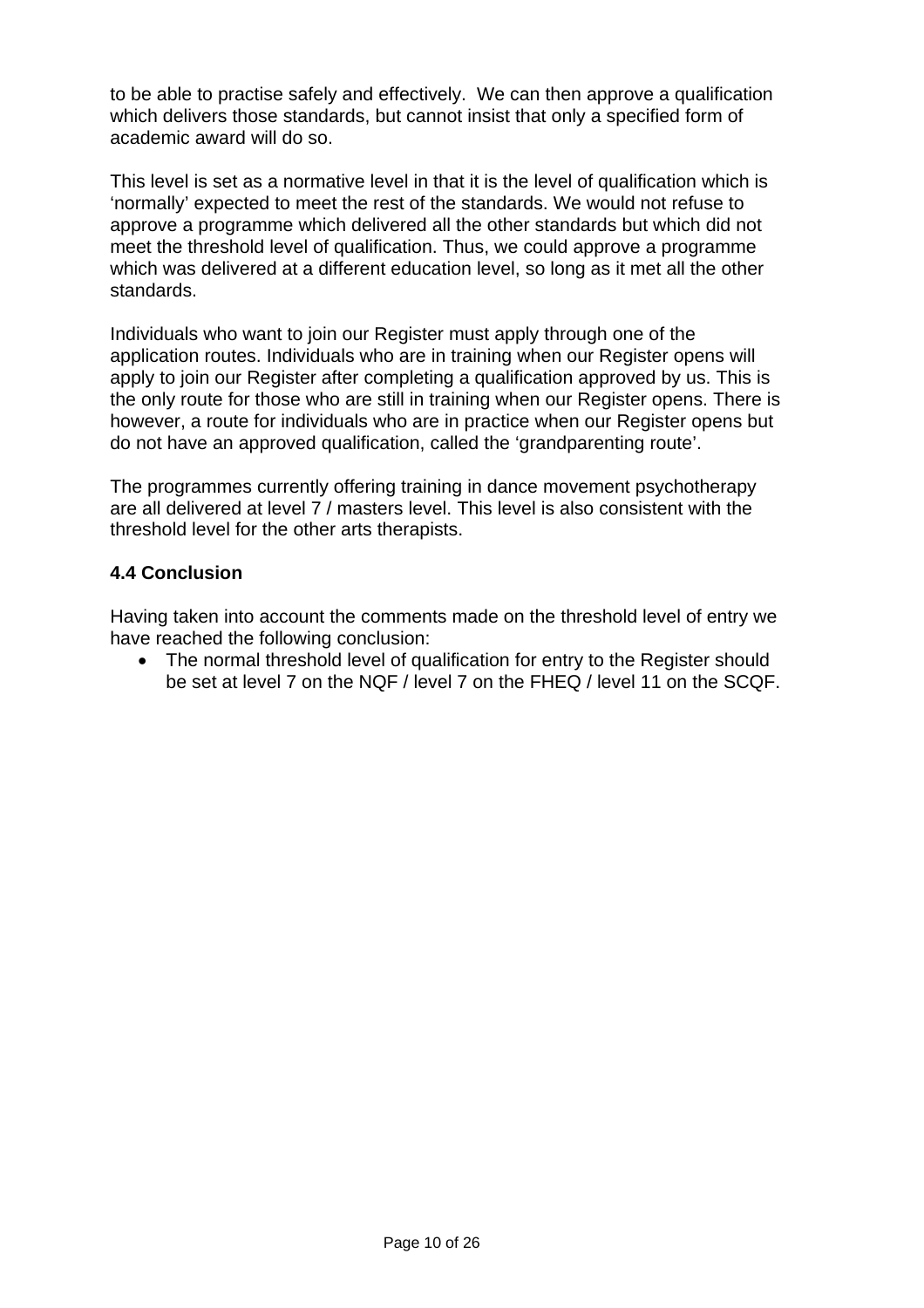# **5. Standards of proficiency and English language requirements**

# **5.1 Background**

Under our legislation we must publish standards for each of the professions we regulate which are the 'necessary' or 'threshold' standards considered to be essential for safe and effective practice. The primary role of the standards of proficiency is in articulating the skills, knowledge and abilities necessary to become registered for the first time. As the threshold standards are the 'minimum', they may be exceeded.

The standards are divided into generic standards, which apply to all registrants, and profession-specific standards that are relevant to registrants belonging to one of the professions we currently regulate. Within the arts therapists' part of the Register, there are also standards for each sub-section. These standards are specifically for art therapists or dramatherapists or music therapists.

Applicants who have qualified outside of the UK, whose first language is not English and who are not European Economic Area (EEA) nationals, have to provide evidence that they meet a set standard of English Language proficiency. These requirements are outlined in standard 1b.3 of the generic standards of proficiency.

We require applicants to achieve an overall score in the academic test of the International Language Testing System (IELTS) of at least 7.0, with no element below 6.5. A number of other tests are also approved at levels equivalent to the IELTS. A minimum overall IELTS score of 7.0 is the current requirement for pharmacists, doctors, dentists and nurses.

The requirements are higher for speech and language therapists, for whom higher language proficiency is considered a core professional skill. For this profession a score of level 8, with no element below 7.5 is required. The rationale behind this is that speech and language therapists, as a threshold requirement, need to have an understanding of, and be able to use, the phonetic and linguistic structure of language. As this proficiency is a core professional skill for speech and language therapists, we are able to require all applicants, including EEA nationals, to undergo this test.

In the consultation we proposed that the level of English language proficiency for dance movement therapists should be set at level 7.0 of the IELTS with no element below 6.5 or equivalent, in line with the other professions within the arts therapists' part of the register.

### **5.2 Comments from the consultation**

- Respondents agreed that the standards were at the threshold level.
- Most respondents did not believe that additional standards were necessary, although two proposed additional standards.
- Respondents agreed that the level of English language proficiency should be set at 7.0 on the IELTS test.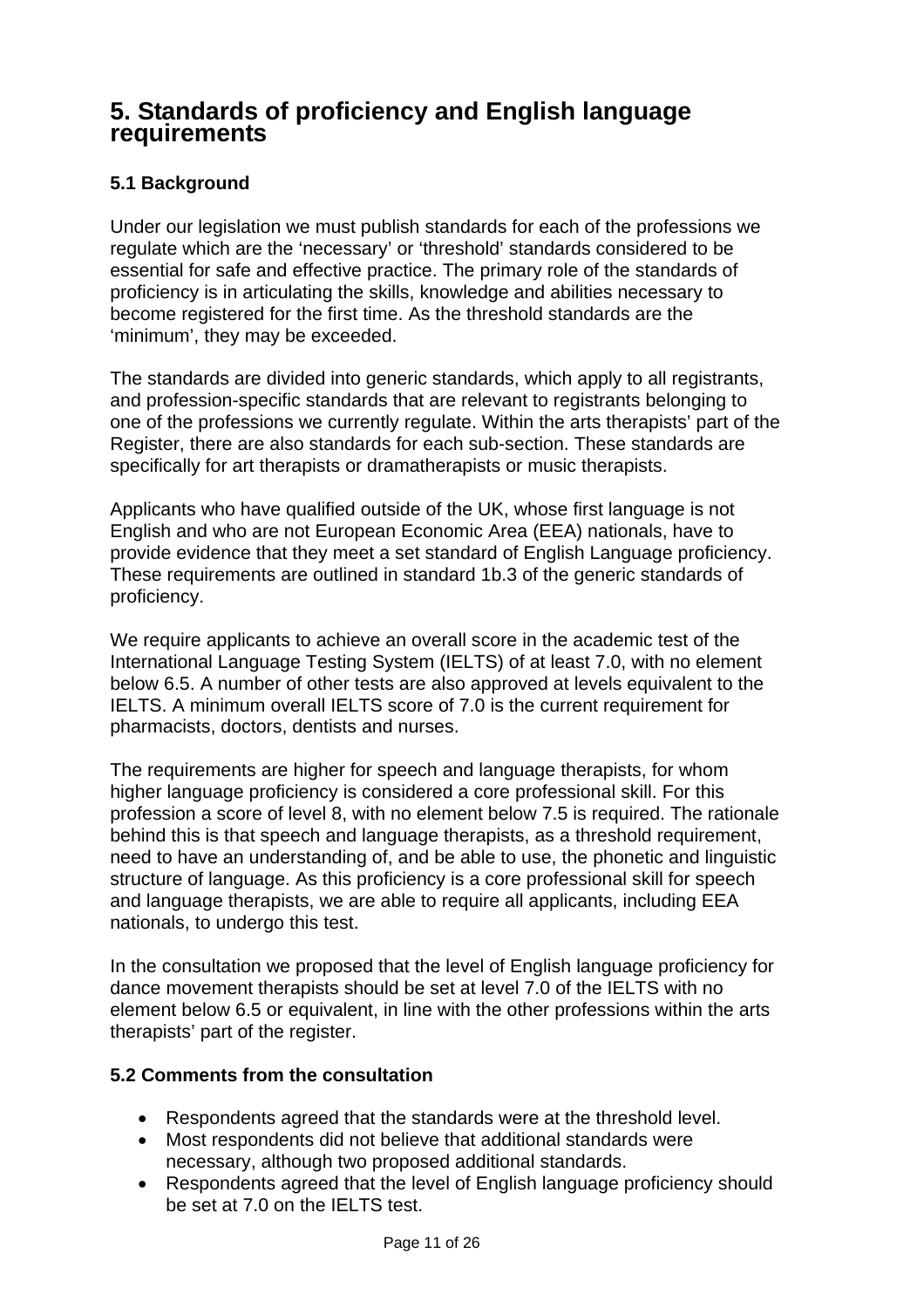• Several respondents suggested that this requirement should also be made for EEA Nationals.

# **5.3 Our comments**

There was widespread agreement that the proposed standards were set at the threshold level. We have considered the additional standards proposed by respondents but do not feel that it is necessary to add them.

Applicants who have qualified outside of the UK, whose first language is not English and who are not European Economic Area (EEA) nationals, have to provide evidence that they meet a set standard of English Language proficiency. These requirements are outlined in standard 1b.3 of the generic standards of proficiency.

However, by law, HPC is unable to require EEA applicants to undergo a language test. However, employers can language test individuals.

There was general agreement that the level of English language proficiency should be that proposed within the consultation document. This is also the level set for the other arts therapies.

### **5.4 Conclusion**

Having taken into account the comments made on the standards of proficiency we have reached the following conclusion:

- the standards in appendix 1 should be set as the standards of proficiency for dance movement therapists; and
- the level of English language proficiency should be set at level 7.0 of the IELTS with no element below 6.5 (or equivalent in other tests).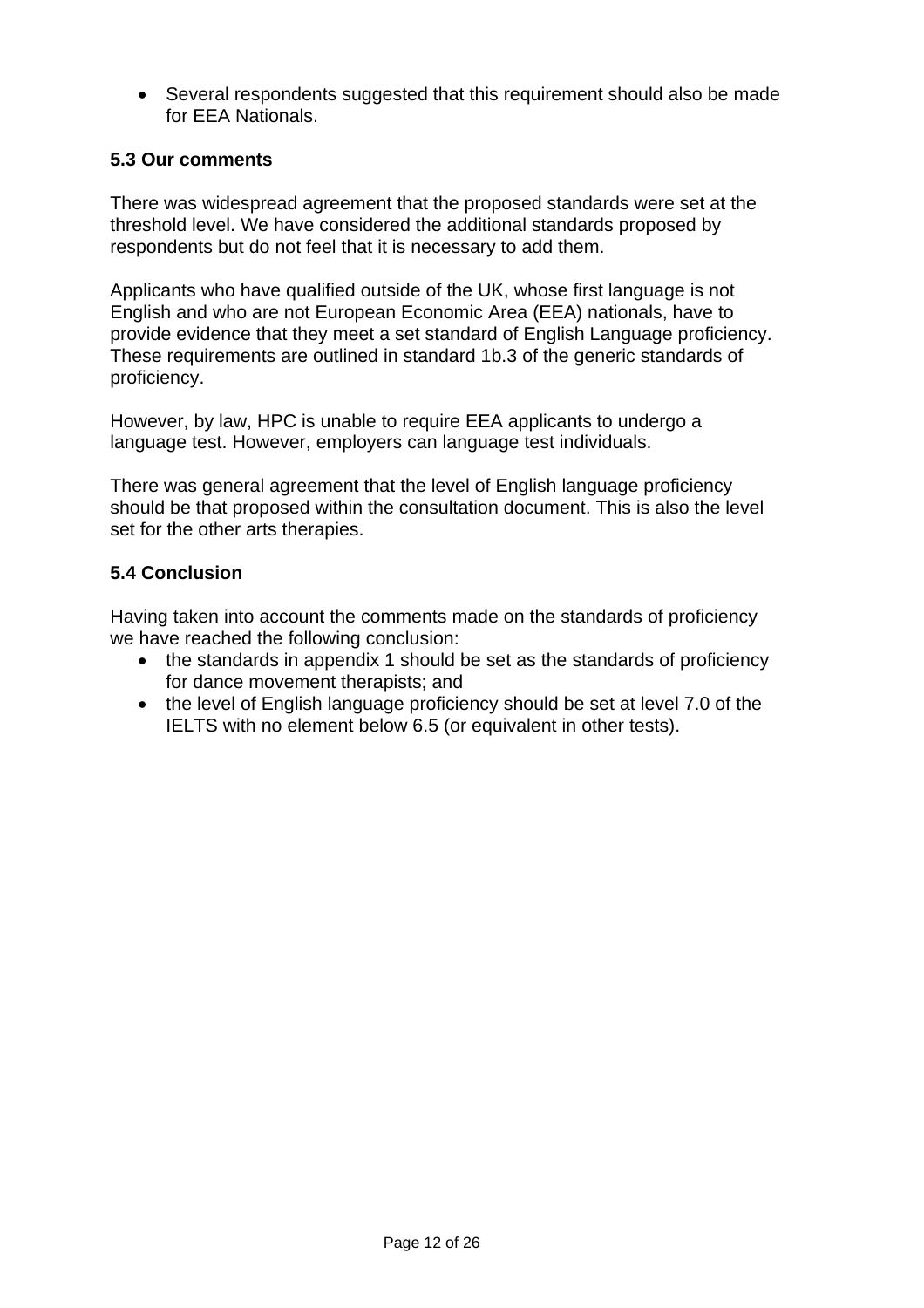# **6. Impact of regulation**

# **6.1 Comments from the consultation**

- Respondents identified that regulation would improve public protection and public understanding and awareness of the profession.
- Respondents stated that regulation would improve the standing of the profession and might also lead to improved training and employment opportunities.
- One respondent commented that regulating the title 'dance movement psychotherapist' might cause confusion between this profession and the proposed regulation of psychotherapists.

### **6.2 Our comments**

There was general agreement that statutory regulation would bring benefits to the public and to practitioners.

### **6.3 Conclusion**

Having taken into account the comments made on impact of regulation we have reached the following conclusion:

• dance movement therapy should be regulated by HPC.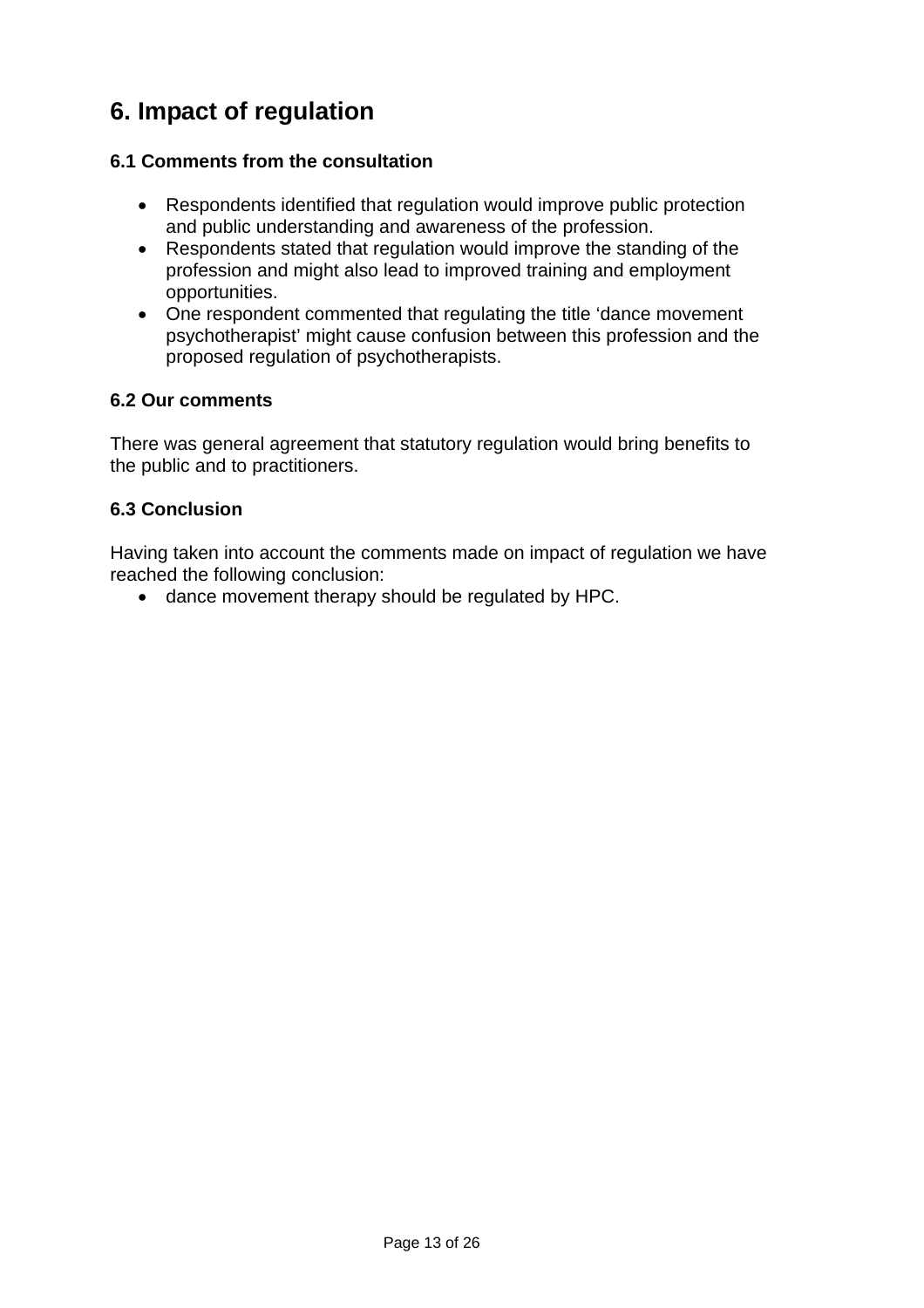# **7. Summary of conclusions**

Having taken into account the comments made on these topics we have reached the following conclusions:

- dance movement therapists should be regulated by the HPC as a result of the potential risk of harm posed;
- dance movement therapists should be placed within the arts therapists' part of the HPC Register;
- 'dance movement therapist' and 'dance movement psychotherapist' should be the protected titles for the profession;
- the register held by the Association of Dance Movement Therapists should transfer to the HPC;
- the grandparenting period should be two years in length;
- The normal threshold level of qualification for entry to the Register should be set at level 7 on the NQF / level 7 on the FHEQ / level 11 on the SCQF;
- the standards in appendix 1 should be set as the standards of proficiency for dance movement therapists;
- the level of English language proficiency should be set at level 7.0 of the IELTS with no element below 6.5 (or equivalent in other tests); and
- dance movement therapy should be regulated by HPC.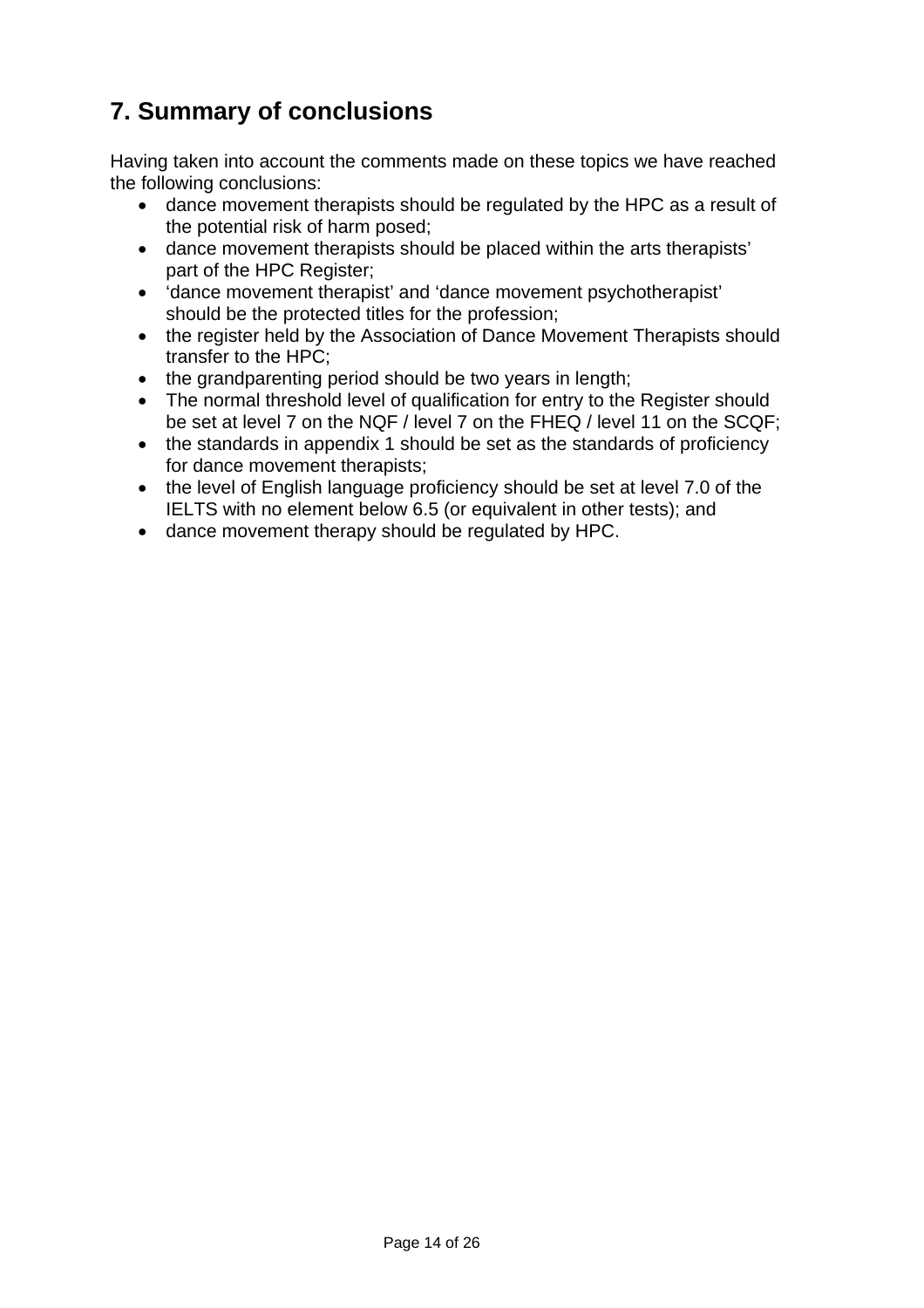# **Appendix 1 – Standards of proficiency for dance movement therapists**

# **Notes to standards**

- Generic standards are shown in normal type
- Profession-specific standards are shown in blue italic type and indicated by 'all arts therapists' within the left-hand column
- Where profession-specific standards are only applicable to a particular profession within the arts therapists part of the Register, this is indicated in the left-hand column.
- Profession specific standards for dance movement therapists are indicated in blue italic type.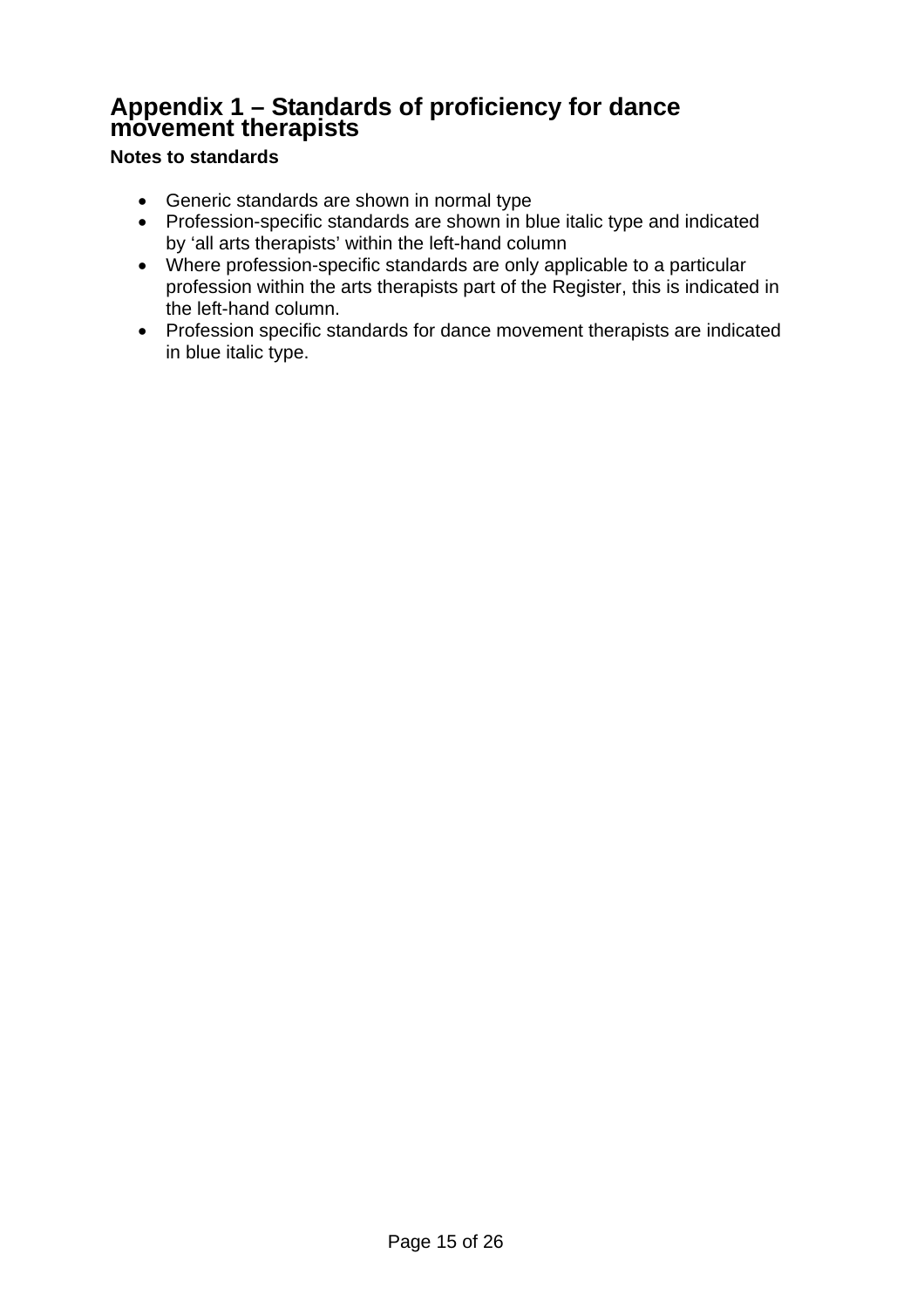Registrant arts therapists must:

| Ref        | <b>Standard</b>                                                                                                   |
|------------|-------------------------------------------------------------------------------------------------------------------|
|            |                                                                                                                   |
|            | Professional autonomy and accountability                                                                          |
|            |                                                                                                                   |
| 1a.1       | be able to practise within the legal and ethical boundaries of their profession                                   |
|            | - understand the need to act in the best interests of service users at all times                                  |
|            | - understand what is required of them by the Health Professions Council                                           |
|            | - understand the need to respect, and so far as possible uphold, the rights, dignity, values and autonomy of      |
|            | every service user including their role in the diagnostic and therapeutic process and in maintaining health and   |
|            | wellbeing                                                                                                         |
|            | - be aware of current UK legislation applicable to the work of their profession                                   |
| All arts   | - understand the role of the art, music, drama or dance movement therapist in different settings                  |
| therapists |                                                                                                                   |
| 1a.2       | be able to practise in a non-discriminatory manner                                                                |
| 1a.3       | understand the importance of and be able to maintain confidentiality                                              |
| 1a.4       | understand the importance of and be able to obtain informed consent                                               |
| All arts   | - be aware that the concepts of confidentiality and informed consent extend to illustrative records such as video |
| therapists | and audio recordings, paintings, digital images and other art work                                                |
| 1a.5       | be able to exercise a professional duty of care                                                                   |
| 1a.6       | be able to practise as an autonomous professional, exercising their own professional judgement                    |
|            | - be able to assess a situation, determine the nature and severity of the problem and call upon the required      |
|            | knowledge and experience to deal with the problem                                                                 |
|            | - be able to initiate resolution of problems and be able to exercise personal initiative                          |
|            | - know the limits of their practice and when to seek advice or refer to another professional                      |
|            | - recognise that they are personally responsible for and must be able to justify their decisions                  |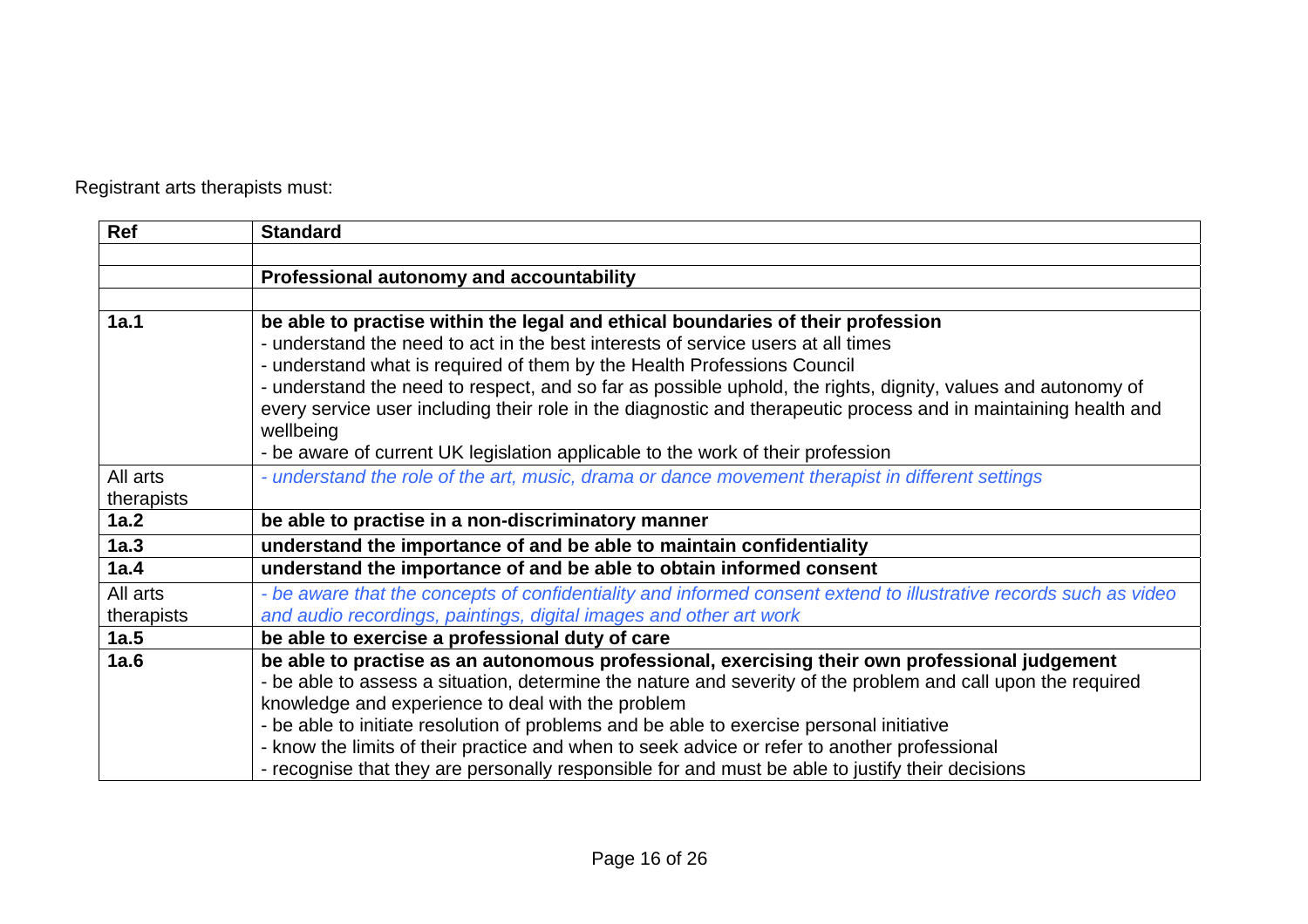| 1a.7                   | recognise the need for effective self-management of workload and resources and be able to practise<br>accordingly                                                                                                                                                                                                                                                                                            |
|------------------------|--------------------------------------------------------------------------------------------------------------------------------------------------------------------------------------------------------------------------------------------------------------------------------------------------------------------------------------------------------------------------------------------------------------|
| All arts<br>therapists | - understand the value of therapy in developing insight and self-awareness through their own personal<br>experience                                                                                                                                                                                                                                                                                          |
| 1a.8                   | understand the obligation to maintain fitness to practise<br>- understand the need to practise safely and effectively within their scope of practice<br>- understand the need to maintain high standards of personal conduct<br>- understand the importance of maintaining their own health<br>- understand both the need to keep skills and knowledge up to date and the importance of career-long learning |
| All arts               | - recognise that the obligation to maintain fitness to practise includes engagement in their own arts-based                                                                                                                                                                                                                                                                                                  |
| therapists             | process                                                                                                                                                                                                                                                                                                                                                                                                      |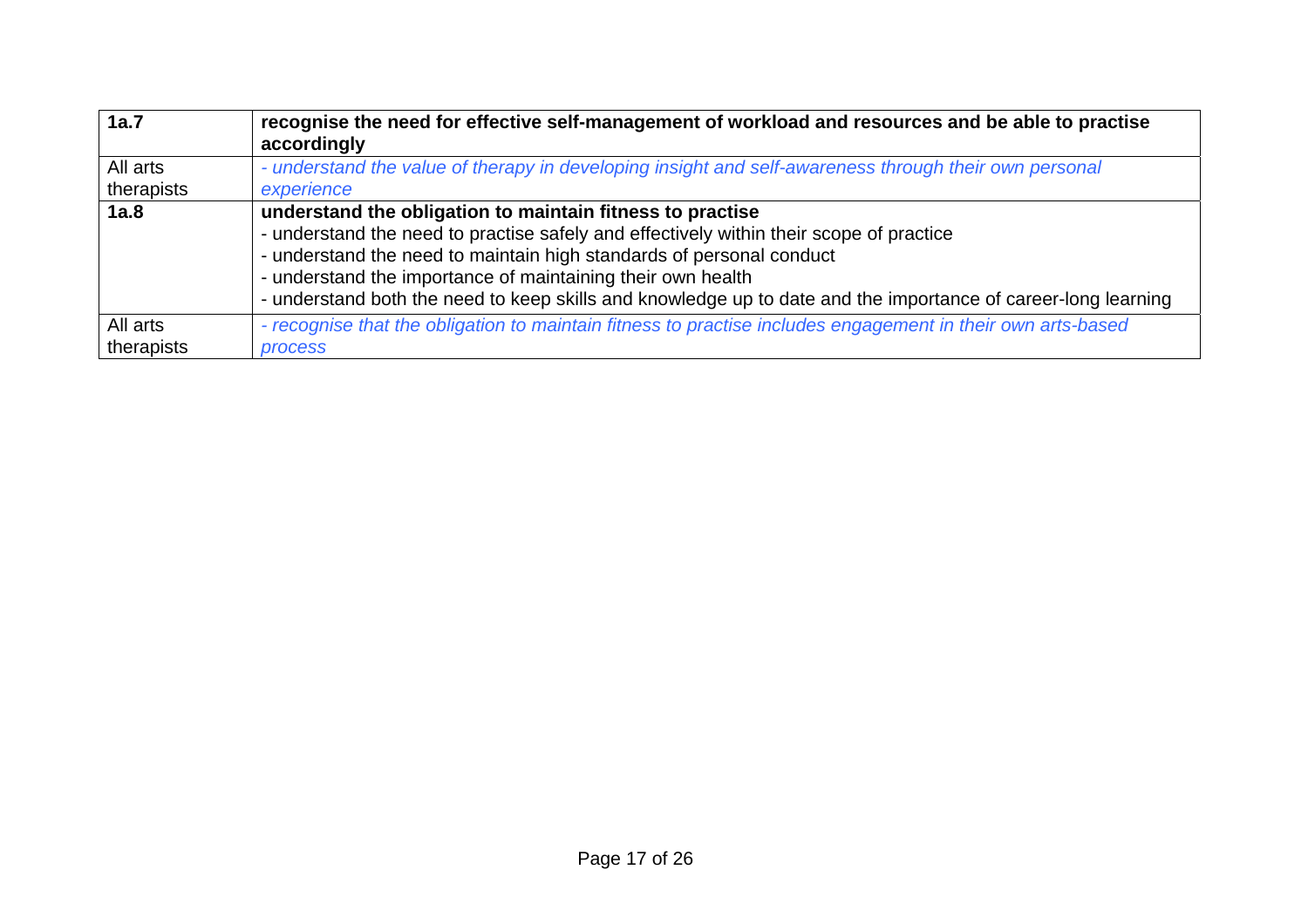|                  | <b>Professional relationships</b>                                                                                                                                                                                                                                                                                                                                                                                                                                                                                                                                                                                                                                                                                                                                                                                                                                                                                                                                                                                                                                                                                                                                                                                                                                                                                                                                                                                                                              |
|------------------|----------------------------------------------------------------------------------------------------------------------------------------------------------------------------------------------------------------------------------------------------------------------------------------------------------------------------------------------------------------------------------------------------------------------------------------------------------------------------------------------------------------------------------------------------------------------------------------------------------------------------------------------------------------------------------------------------------------------------------------------------------------------------------------------------------------------------------------------------------------------------------------------------------------------------------------------------------------------------------------------------------------------------------------------------------------------------------------------------------------------------------------------------------------------------------------------------------------------------------------------------------------------------------------------------------------------------------------------------------------------------------------------------------------------------------------------------------------|
|                  |                                                                                                                                                                                                                                                                                                                                                                                                                                                                                                                                                                                                                                                                                                                                                                                                                                                                                                                                                                                                                                                                                                                                                                                                                                                                                                                                                                                                                                                                |
| 1 <sub>b.1</sub> | be able to work, where appropriate, in partnership with other professionals, support staff, service users<br>and their relatives and carers<br>- understand the need to build and sustain professional relationships as both an independent practitioner and<br>collaboratively as a member of a team<br>- understand the need to engage service users and carers in planning and evaluating diagnostics, treatments and<br>interventions to meet their needs and goals<br>- be able to make appropriate referrals                                                                                                                                                                                                                                                                                                                                                                                                                                                                                                                                                                                                                                                                                                                                                                                                                                                                                                                                             |
| All arts         | - recognise the role of arts therapists and the contribution they can make to health and social care                                                                                                                                                                                                                                                                                                                                                                                                                                                                                                                                                                                                                                                                                                                                                                                                                                                                                                                                                                                                                                                                                                                                                                                                                                                                                                                                                           |
| therapists       |                                                                                                                                                                                                                                                                                                                                                                                                                                                                                                                                                                                                                                                                                                                                                                                                                                                                                                                                                                                                                                                                                                                                                                                                                                                                                                                                                                                                                                                                |
| 1 <sub>b.2</sub> | be able to contribute effectively to work undertaken as part of a multi-disciplinary team                                                                                                                                                                                                                                                                                                                                                                                                                                                                                                                                                                                                                                                                                                                                                                                                                                                                                                                                                                                                                                                                                                                                                                                                                                                                                                                                                                      |
| 1 <sub>b.3</sub> | be able to demonstrate effective and appropriate skills in communicating information, advice, instruction<br>and professional opinion to colleagues, service users, their relatives and carers<br>- be able to communicate in English to the standard equivalent to level 7 of the International English Language<br>Testing System, with no element below 6.5<br>- understand how communication skills affect the assessment of service users and how the means of<br>communication should be modified to address and take account of factors such as age, physical ability and learning<br>ability<br>- be able to select, move between and use appropriate forms of verbal and non-verbal communication with service<br>users and others<br>- be aware of the characteristics and consequences of non-verbal communication and how this can be affected by<br>culture, age, ethnicity, gender, religious beliefs and socio-economic status<br>- understand the need to provide service users (or people acting on their behalf) with the information necessary to<br>enable them to make informed decisions<br>- understand the need to use an appropriate interpreter to assist service users whose first language is not English,<br>wherever possible<br>- recognise that relationships with service users should be based on mutual respect and trust, and be able to<br>maintain high standards of care even in situations of personal incompatibility |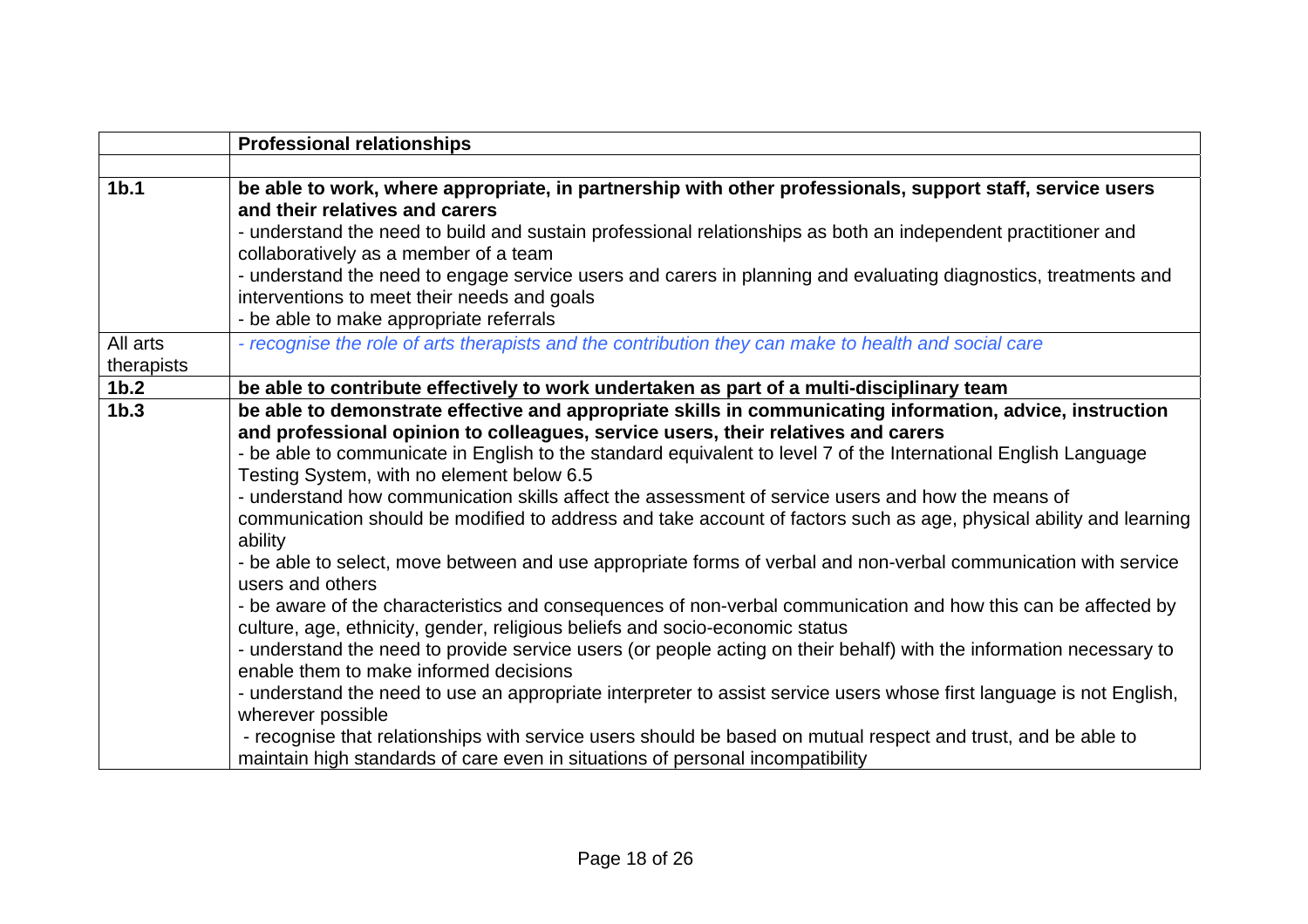| All arts         | - be able to explain the nature, purpose and techniques of therapy to clients and carers                   |
|------------------|------------------------------------------------------------------------------------------------------------|
| therapists       | - understand the need to establish and sustain a therapeutic relationship within a creative and containing |
|                  | environment                                                                                                |
| 1 <sub>b.4</sub> | understand the need for effective communication throughout the care of the service user                    |
|                  | - recognise the need to use interpersonal skills to encourage the active participation of service users    |
| Dance            | - understand the safe and appropriate use of touch in movement interaction                                 |
| movement         |                                                                                                            |
| therapists       |                                                                                                            |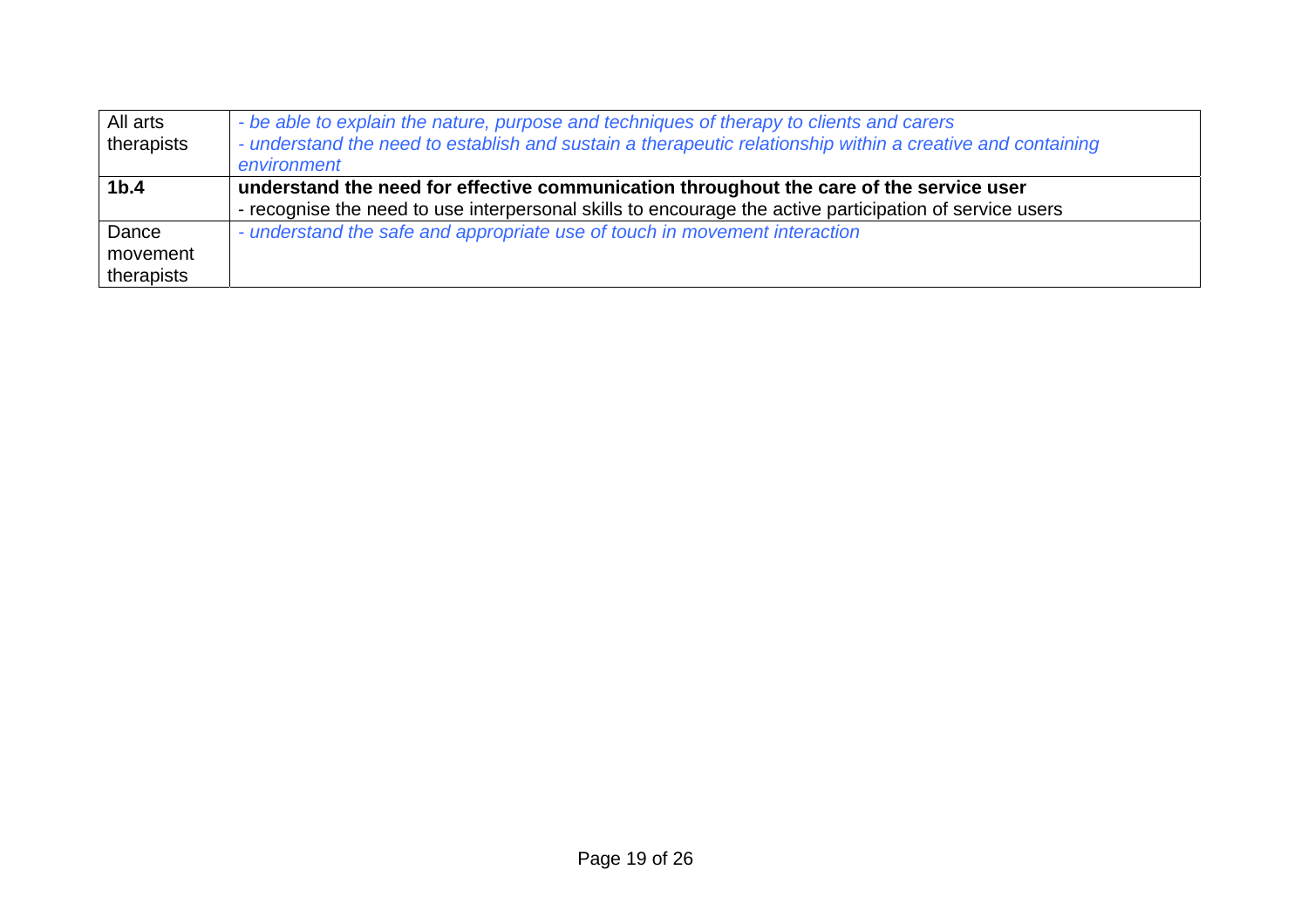|                        | Identification and assessment of health and social care needs                                                                                                                                                                                                                 |
|------------------------|-------------------------------------------------------------------------------------------------------------------------------------------------------------------------------------------------------------------------------------------------------------------------------|
|                        |                                                                                                                                                                                                                                                                               |
| 2a.1                   | be able to gather appropriate information                                                                                                                                                                                                                                     |
| All arts<br>therapists | - understand the need to take account of psychological, social, cultural, economic and other factors when collecting case<br>histories and other appropriate information                                                                                                      |
| 2a.2                   | be able to select and use appropriate assessment techniques<br>- be able to undertake and record a thorough, sensitive and detailed assessment, using appropriate techniques and<br>equipment                                                                                 |
| 2a.3                   | be able to undertake or arrange investigations as appropriate                                                                                                                                                                                                                 |
| All arts<br>therapists | - be able to observe and record clients' responses and assess the implication for diagnosis and intervention<br>- be able to undertake or arrange investigations, for example setting up an assessment period in order to ascertain the<br>appropriateness of an intervention |
| 2a.4                   | be able to analyse and critically evaluate the information collected                                                                                                                                                                                                          |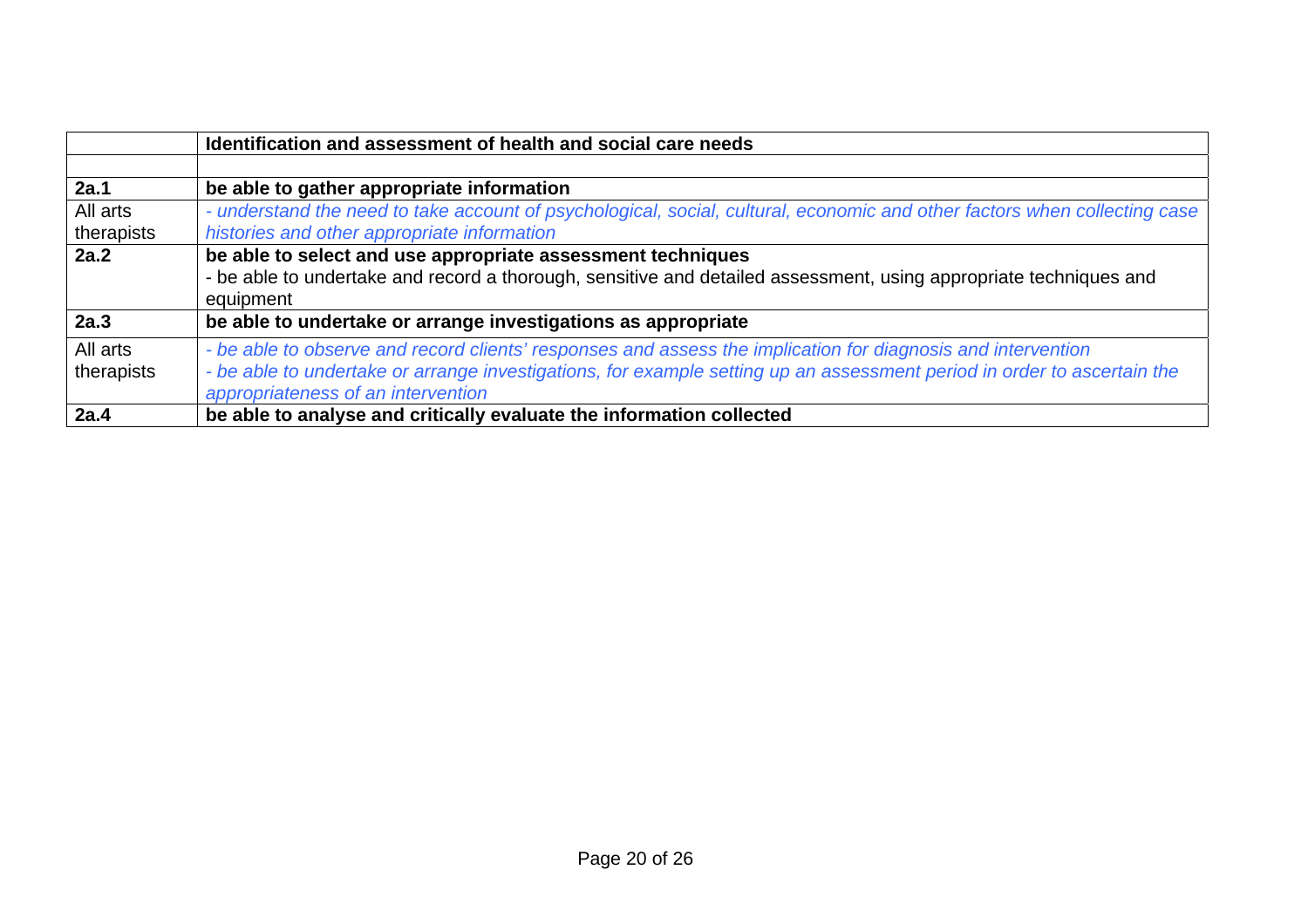|                  | Formulation and delivery of plans and strategies for meeting health and social care needs                                    |
|------------------|------------------------------------------------------------------------------------------------------------------------------|
|                  |                                                                                                                              |
| 2b.1             | be able to use research, reasoning and problem solving skills to determine appropriate actions                               |
|                  | - recognise the value of research to the critical evaluation of practice                                                     |
|                  | - be able to engage in evidence-based practice, evaluate practice systematically, and participate in audit procedures        |
|                  | - be aware of a range of research methodologies                                                                              |
|                  | - be able to demonstrate a logical and systematic approach to problem solving                                                |
|                  | - be able to evaluate research and other evidence to inform their own practice                                               |
| 2b.2             | be able to draw on appropriate knowledge and skills in order to make professional judgements                                 |
|                  | - be able to change their practice as needed to take account of new developments                                             |
|                  | - be able to demonstrate a level of skill in the use of information technology appropriate to their practice                 |
| 2b.3             | be able to formulate specific and appropriate management plans including the setting of timescales                           |
|                  | - understand the requirement to adapt practice to meet the needs of different groups distinguished by, for example,          |
|                  | physical, psychological, environmental, cultural or socio-economic factors                                                   |
| 2b.4             | be able to conduct appropriate diagnostic or monitoring procedures, treatment, therapy or other                              |
|                  | actions safely and skilfully                                                                                                 |
|                  | - understand the need to maintain the safety of both service users and those involved in their care                          |
| All arts         | - be able to work with clients both to define a clear end for the therapy, and to evaluate the therapy's strengths, benefits |
| therapists       | and limitations                                                                                                              |
| Art therapists   | - be able to use a range of art and art-making materials and techniques competently and be able to help a client to          |
|                  | work with these                                                                                                              |
| Dance            | - be able to use a range of dance movement and dance-making techniques competently and be able to help a client to           |
| movement         | work with these                                                                                                              |
| therapists       |                                                                                                                              |
| Dramatherapists  | - be able to use a range of dramatic concepts, techniques and procedures (including games, activities, styles and            |
|                  | structures) competently                                                                                                      |
| Music therapists | - be able to use a range of music and music-making techniques competently and be able to help a client to work with          |
|                  | these                                                                                                                        |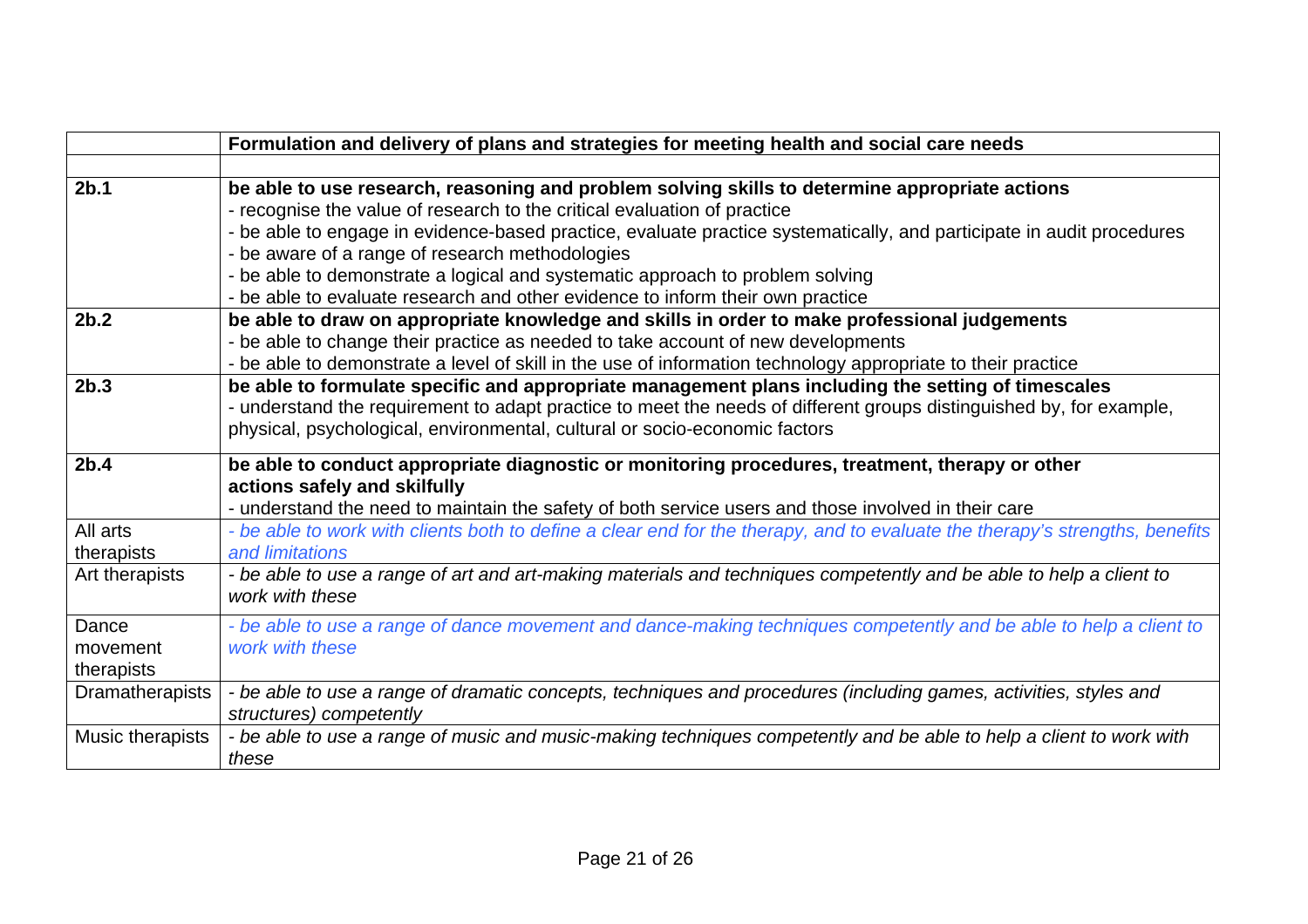| 2b.5 | be able to maintain records appropriately                                                                                 |
|------|---------------------------------------------------------------------------------------------------------------------------|
|      | I - be able to keep accurate, legible records and recognise the need to handle these records and all other information in |
|      | accordance with applicable legislation, protocols and guidelines                                                          |
|      | - understand the need to use only accepted terminology in making records                                                  |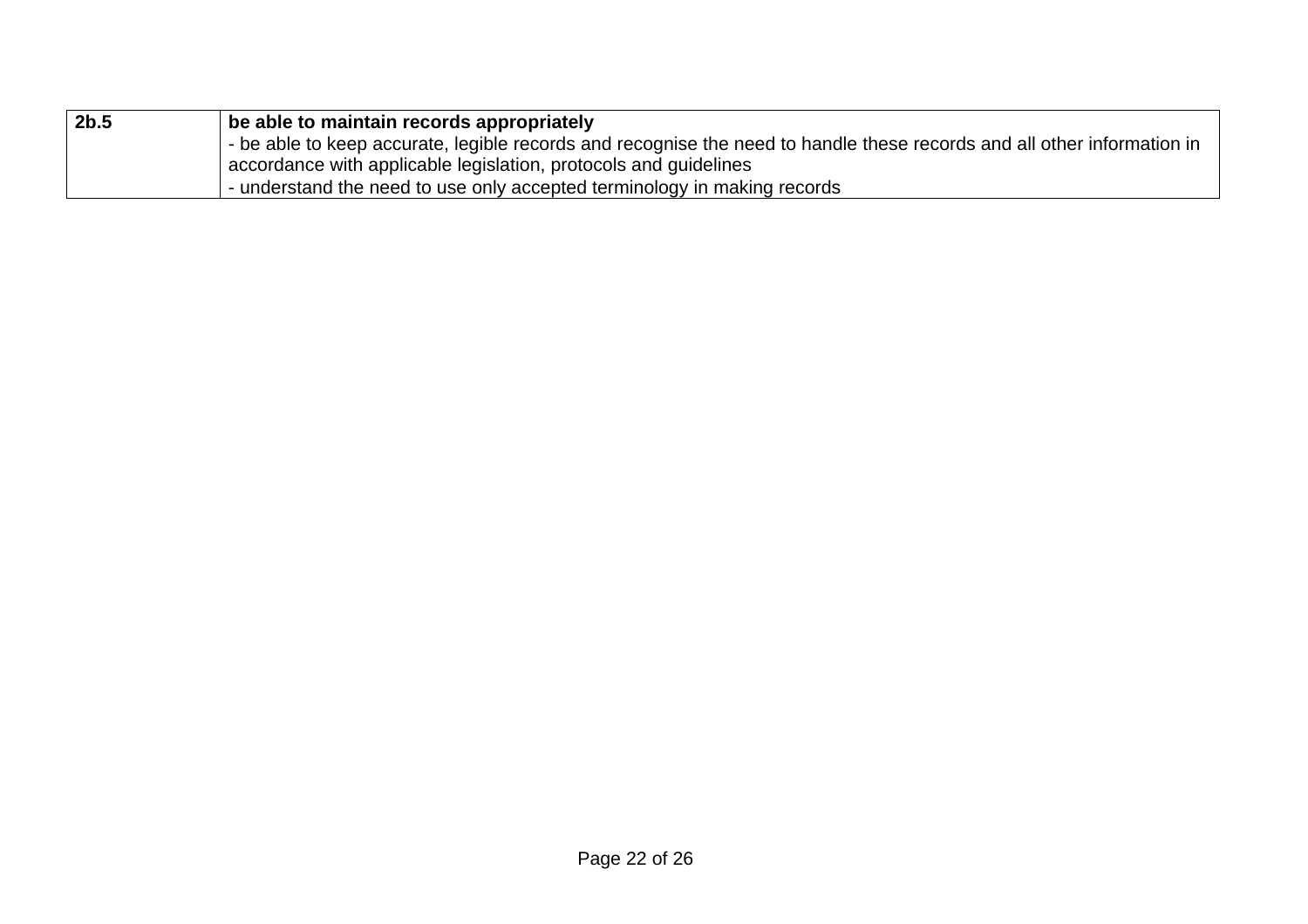|            | Critical evaluation of the impact of, or response to, the registrant's actions                                                                                                   |
|------------|----------------------------------------------------------------------------------------------------------------------------------------------------------------------------------|
|            |                                                                                                                                                                                  |
| 2c.1       | be able to monitor and review the ongoing effectiveness of planned activity and modify it accordingly                                                                            |
|            | - be able to gather information, including qualitative and quantitative data, that helps to evaluate the responses of<br>service users to their care                             |
|            | - be able to evaluate intervention plans using recognised outcome measures and revise the plans as necessary in<br>conjunction with the service user                             |
|            | - recognise the need to monitor and evaluate the quality of practice and the value of contributing to the generation<br>of data for quality assurance and improvement programmes |
|            | - be able to make reasoned decisions to initiate, continue, modify or cease treatment or the use of techniques or                                                                |
|            | procedures, and record the decisions and reasoning appropriately                                                                                                                 |
| 2c.2       | be able to audit, reflect on and review practice                                                                                                                                 |
|            | - understand the principles of quality control and quality assurance                                                                                                             |
|            | - be aware of the role of audit and review in quality management, including quality control, quality assurance and                                                               |
|            | the use of appropriate outcome measures                                                                                                                                          |
|            | - be able to maintain an effective audit trail and work towards continual improvement                                                                                            |
|            | - participate in quality assurance programmes, where appropriate                                                                                                                 |
|            | - understand the value of reflection on practice and the need to record the outcome of such reflection                                                                           |
|            | - recognise the value of case conferences and other methods of review                                                                                                            |
| All arts   | - recognise the role and value of clinical supervision in an arts therapy context                                                                                                |
| therapists |                                                                                                                                                                                  |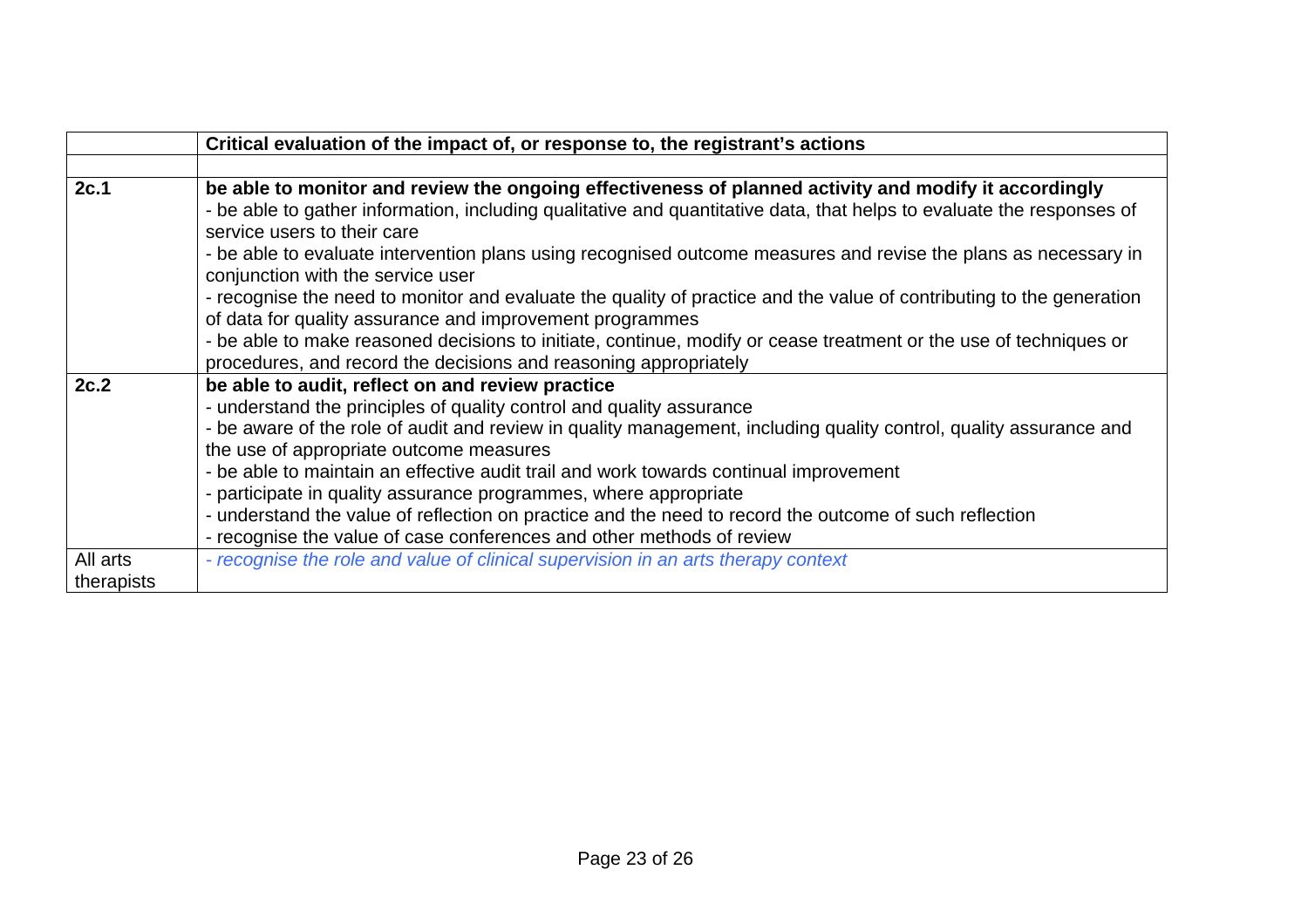|                        | Knowledge, understanding and skills                                                                                                                                                                                                                                                                                                                                                                                                                                                                                                                                                                                                                                                                                                                                                                                                                                                                                                                                                                                                                                                                                                                                                                                                                                                                                                                                                                                                                                                                                                               |
|------------------------|---------------------------------------------------------------------------------------------------------------------------------------------------------------------------------------------------------------------------------------------------------------------------------------------------------------------------------------------------------------------------------------------------------------------------------------------------------------------------------------------------------------------------------------------------------------------------------------------------------------------------------------------------------------------------------------------------------------------------------------------------------------------------------------------------------------------------------------------------------------------------------------------------------------------------------------------------------------------------------------------------------------------------------------------------------------------------------------------------------------------------------------------------------------------------------------------------------------------------------------------------------------------------------------------------------------------------------------------------------------------------------------------------------------------------------------------------------------------------------------------------------------------------------------------------|
|                        |                                                                                                                                                                                                                                                                                                                                                                                                                                                                                                                                                                                                                                                                                                                                                                                                                                                                                                                                                                                                                                                                                                                                                                                                                                                                                                                                                                                                                                                                                                                                                   |
| 3a.1                   | know and understand the key concepts of the bodies of knowledge which are relevant to their profession-<br>specific practice<br>- understand the structure and function of the human body, relevant to their practice, together with knowledge of<br>health, disease, disorder and dysfunction<br>- be aware of the principles and applications of scientific enquiry, including the evaluation of treatment efficacy and the<br>research process<br>- recognise the role of other professions in health and social care<br>- understand the theoretical basis of, and the variety of approaches to, assessment and intervention                                                                                                                                                                                                                                                                                                                                                                                                                                                                                                                                                                                                                                                                                                                                                                                                                                                                                                                  |
| All arts<br>therapists | - understand the psychological and cultural background to health, and be aware of influences on the client – therapist<br>relationship<br>- understand core processes in therapeutic practice, such as the therapeutic frame, transference and counter-<br>transference and concepts from other therapeutic models, and be able to engage these to achieve productive<br>therapeutic outcomes<br>- understand the therapeutic relationship, including its limitations<br>- be able to employ a coherent approach to the therapeutic process<br>- understand how and why different approaches to the use of the arts in art therapy and in other settings varies<br>according to context and purpose<br>- know theories of group work and the management of group process<br>- know theories relevant to work with an individual<br>- know about normal human development; normal and abnormal psychology; normal and abnormal human<br>communication and language development; mental illness; psychiatric assessment and treatment; congenital and<br>acquired disability; disorders of social functioning; the principal psychotherapeutic interventions and their theoretical<br>bases; the nature and application of other major interventions<br>- recognise methods of distinguishing between human health and sickness, including diagnosis, symptoms and<br>treatment, particularly of mental health disorders and learning disabilities and be able to critique these systems of<br>knowledge from different socio-cultural perspectives |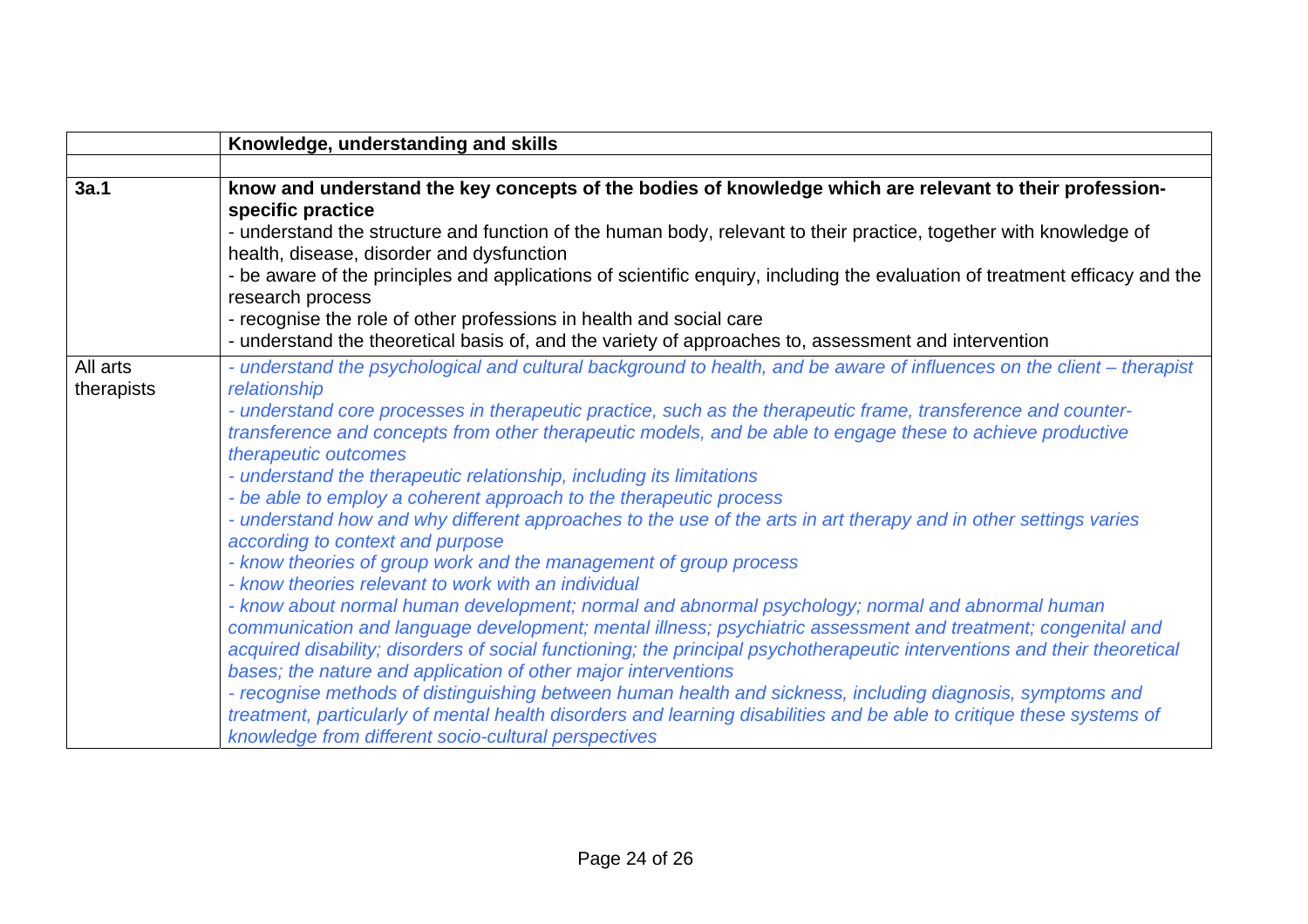| Art therapists  | -understand that while art therapy has a number of frames of reference, they must adopt a coherent approach to their<br>therapy, including the relationship between theory and practice and the relevant aspects of connected disciplines<br>including visual arts, aesthetics, anthropology, psychology, psychiatry, sociology, psychotherapy and medicine<br>- know the practice and process of visual art-making<br>- understand the role of the physical setting and the art-making process in the physical and psychological containment |
|-----------------|-----------------------------------------------------------------------------------------------------------------------------------------------------------------------------------------------------------------------------------------------------------------------------------------------------------------------------------------------------------------------------------------------------------------------------------------------------------------------------------------------------------------------------------------------|
|                 | of emotions                                                                                                                                                                                                                                                                                                                                                                                                                                                                                                                                   |
|                 | - understand the role and function of the art object as an intermediary frame and within the relationship between client                                                                                                                                                                                                                                                                                                                                                                                                                      |
|                 | and art therapist                                                                                                                                                                                                                                                                                                                                                                                                                                                                                                                             |
|                 | - understand the role and use of visual symbols in art that communicate conscious and unconscious processes                                                                                                                                                                                                                                                                                                                                                                                                                                   |
|                 | - understand the influence of socio-cultural context on the making and viewing of art in art therapy                                                                                                                                                                                                                                                                                                                                                                                                                                          |
|                 | - recognise that different approaches to the use of visual arts practice in therapeutic work have developed in different<br>socio-cultural and political contexts around the world                                                                                                                                                                                                                                                                                                                                                            |
| Dance           | - be aware of the origins and development of dance movement psychotherapy                                                                                                                                                                                                                                                                                                                                                                                                                                                                     |
| movement        | - understand a range of dance movement psychotherapy approaches                                                                                                                                                                                                                                                                                                                                                                                                                                                                               |
| therapists      | - be aware that there are a range of movement observation perspectives and be able to apply one of them                                                                                                                                                                                                                                                                                                                                                                                                                                       |
|                 | - understand and be able to use a range of dance styles and movement practices                                                                                                                                                                                                                                                                                                                                                                                                                                                                |
|                 | - be able to use improvisation and improvisatory skills in dance movement to facilitate development in the therapeutic<br>relationship                                                                                                                                                                                                                                                                                                                                                                                                        |
|                 | - understand and be able to integrate dance movement theory with psychotherapeutic theory and practice                                                                                                                                                                                                                                                                                                                                                                                                                                        |
|                 | - be able to identify client needs as expressed through the body, movement and / or dance                                                                                                                                                                                                                                                                                                                                                                                                                                                     |
|                 | - be able to recognise own movement preferences and needs                                                                                                                                                                                                                                                                                                                                                                                                                                                                                     |
| Dramatherapists | - understand core processes and forms of creativity, movement, play and dramatic representation pertinent to practice                                                                                                                                                                                                                                                                                                                                                                                                                         |
|                 | with a range of client groups                                                                                                                                                                                                                                                                                                                                                                                                                                                                                                                 |
|                 | - understand both the symbolic value and intent inherent in drama as an art form, and with more explicit forms of                                                                                                                                                                                                                                                                                                                                                                                                                             |
|                 | enactment and re-enactment of imagined or lived experience                                                                                                                                                                                                                                                                                                                                                                                                                                                                                    |
|                 | - know a range of theatrical representation techniques and be able to engage clients in a variety of performance<br>derived-roles                                                                                                                                                                                                                                                                                                                                                                                                             |
|                 | - recognise that dramatherapy is a unique form of psychotherapy in which creativity, play, movement, voice,                                                                                                                                                                                                                                                                                                                                                                                                                                   |
|                 | storytelling, dramatisation and the performance arts have a central position within the therapeutic relationship                                                                                                                                                                                                                                                                                                                                                                                                                              |
|                 | -recognise that different approaches to the discipline have developed from different histories in Eastern and Western                                                                                                                                                                                                                                                                                                                                                                                                                         |